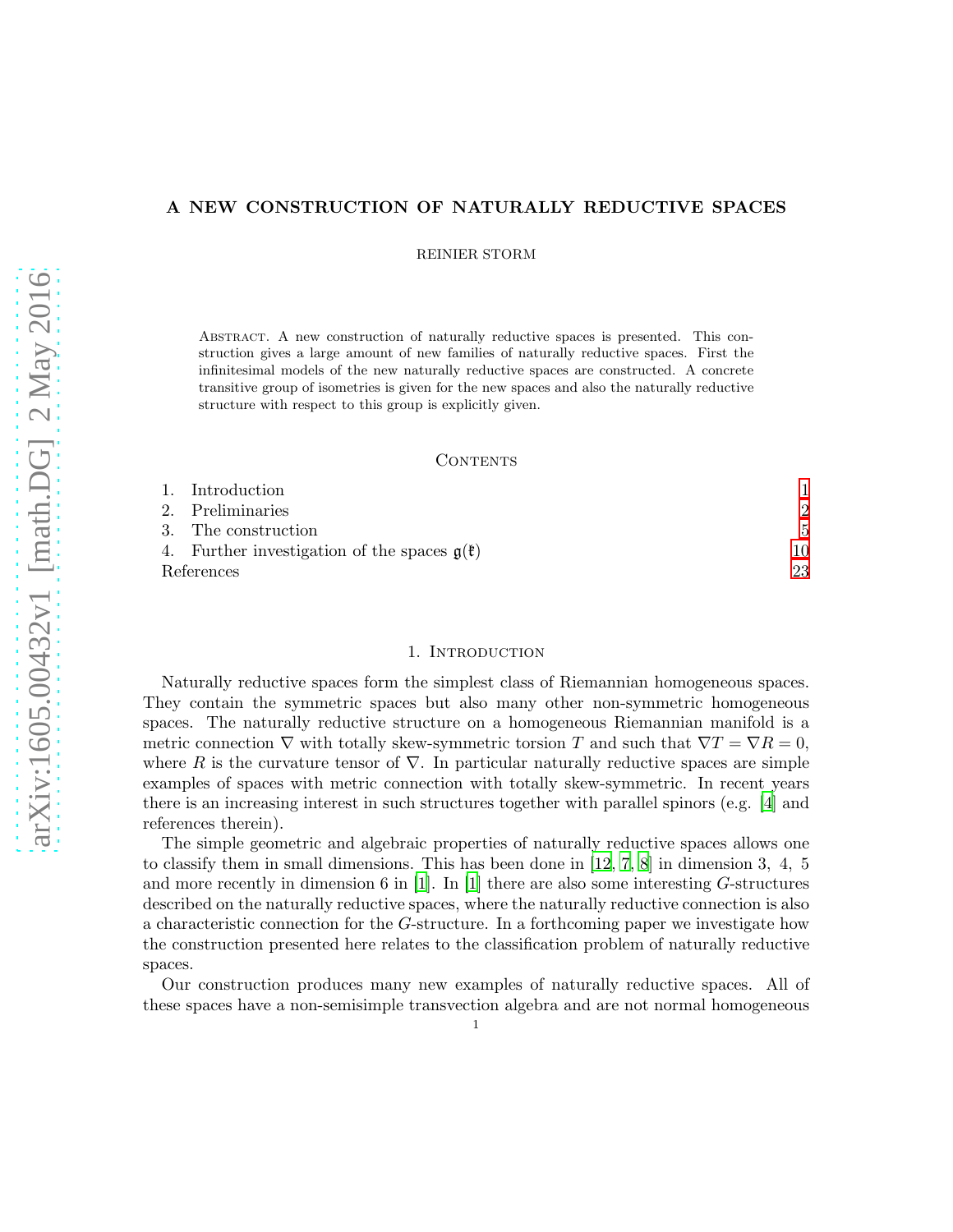with its canonical naturally reductive structure. To our knowledge the only such construction is by Gordan in [\[5](#page-22-6)]. Here she constructs naturally reductive structures on 2-step nilpotent Lie groups. The construction presented here can be seen as a generalisation of the above mentioned construction of the 2-step nilpotent Lie groups. Our construction starts with three pieces of data. We take a naturally reductive space M together with a Lie algebra  $\mathfrak k$  with an ad( $\mathfrak k$ )-invariant metric on  $\mathfrak k$ . The algebra  $\mathfrak k$  is a certain subalgebra of derivations of the transvection algebra of  $M$ . From this data we can construct a new naturally reductive space which is a homogeneous fiber bundle over  $M$ . If the naturally reductive space we start with is the symmetric space  $\mathbb{R}^n$  and  $\mathfrak{k} \subset \mathfrak{so}(n)$  is a subalgebra together with any  $ad(\mathfrak{k})$ -invariant metric then we obtain exactly the 2-step nilpotent Lie groups with a naturally reductive structure from [\[5](#page-22-6)]. However we can start with any base space and a suitable subalgebra  $\mathfrak k$  and obtain many new examples of naturally reductive spaces which are not normally homogeneous with their canonical connection.

In Section [2](#page-1-0) we briefly discuss infinitesimal models of homogeneous spaces and the Nomizu construction (cf. [\[11](#page-22-7)]).

In Section [3](#page-4-0) we define the construction. We do this by defining a new pair of tensors  $(T, R)$  form an original infinitesimal model  $(T_0, R_0)$  on  $(\mathfrak{m}, g_0)$  of a naturally reductive space and a certain Lie subalgebra  $\mathfrak k$  of the transvection algebra of the model  $(T_0, R_0)$  together with an ad( $\mathfrak{k}$ )-invariant metric B on  $\mathfrak{k}$ . We prove that the new pair  $(T, R)$  defines an infinitesimal model of a naturally reductive space on  $(\mathfrak{k} \oplus \mathfrak{m}, g = B + g_0)$ .

In Section [4](#page-9-0) we apply the Nomizu construction to our new infinitesimal models. For this we will not use the transvection algebra of the new model, but a Lie algebra which is known as the double extension, see [\[9](#page-22-8)], of the transvection algebra of the base space by the Lie algebra  $\ell$ . A condition is given when the new infinitesimal models  $(T, R)$  are regular. For every constructed space an explicit transitive group of isometries is given and the naturally reductive structure, i.e. the left invariant objects  $(g, T, R)$  are described on the Lie algebra of this explicit group of isometries. We will illustrate some of the new types of naturally reductive spaces with explicit examples.

### Acknowledgement

This paper is part of my PhD thesis supervised by Professor Ilka Agricola. I would like to thank her for introducing me to the subject of naturally reductive spaces and for her ongoing support. Also I would like to thank Yurii Nikonorov for reading a preliminary version and for interesting comments on it.

#### 2. Preliminaries

<span id="page-1-0"></span>Let  $(M = G/H, g)$  be a Riemannian homogeneous manifold. Let g and h be the Lie algebras of  $G$  and  $H$ , respectively. Let

$$
\mathfrak{g}=\mathfrak{h}\oplus\mathfrak{m}
$$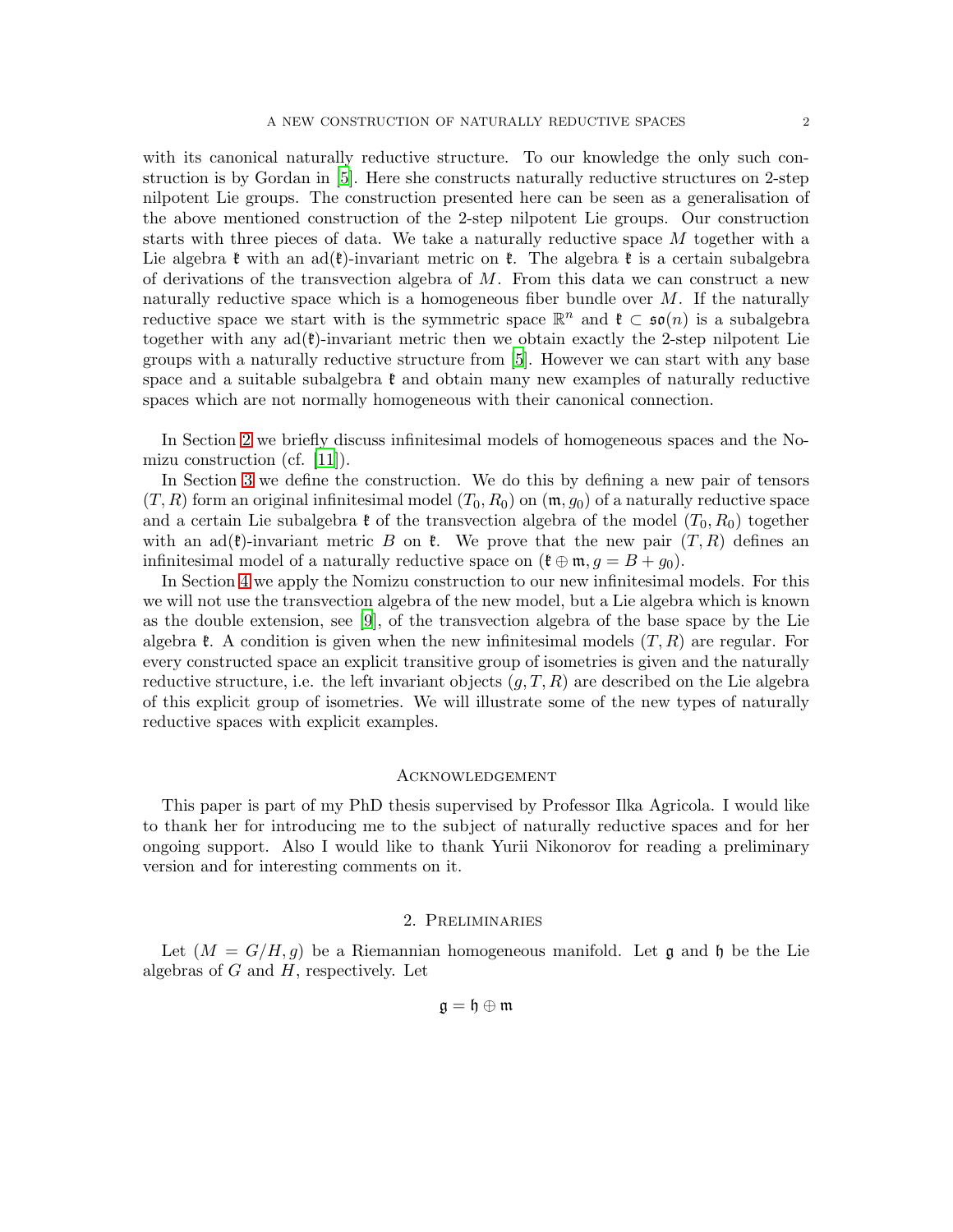be some reductive decomposition. The reductive decomposition induces a left invariant connection on the principle H-bundle  $G \to G/H$  called the canonical connection of the complement m. Its horizontal distribution is defined by

$$
T_gG \supset \mathcal{H}_g = dL_g(\mathfrak{m}),
$$

where  $L_g: G \to G$  is the left multiplication by  $g \in G$ . The tangent bundle of M is the associated bundle  $TM \cong G \times_{\text{Ad}(H)} \mathfrak{m}$ . For  $X \in \mathfrak{g}$  let  $\overline{X}$  denote the corresponding fundamental vector field:

$$
\overline{X}(p) := \left. \frac{d}{dt} \right|_{t=0} e^{tX} \cdot p \in T_p M.
$$

We will denote the chosen origin of our homogeneous space by  $o$ . Remember that  $\mathfrak{m}$  is canonically identified with the tangent space at the origin by

<span id="page-2-5"></span>
$$
X \mapsto \overline{X}(o) \in T_o M. \tag{2.1}
$$

The associated covariant derivative on TM, denoted  $\nabla$ , of the canonical connection has parallel torsion and curvature:  $\nabla T = \nabla R = 0$ . Having a connection with parallel torsion and curvature characterizes locally homogeneous spaces:

**Theorem 1** ([\[2](#page-22-9)]). A Riemannian manifold is locally homogeneous if and only if there exists a metric connection  $\nabla$  with torsion T and curvature R such that

<span id="page-2-4"></span><span id="page-2-2"></span><span id="page-2-1"></span><span id="page-2-0"></span>
$$
\nabla T = \nabla R = 0. \tag{2.2}
$$

A metric connection satisfying  $(2.2)$  is called an *Ambrose-Singer connection*. If M is in addition to the above theorem complete, then its universal cover is globally homogeneous. The torsion  $T$  and curvature  $R$  of an Ambrose-Singer connection are completely determined by their values at  $T_0M \cong \mathfrak{m}$ . The pair of tensors  $(T, R)$ :

<span id="page-2-3"></span>
$$
T: \Lambda^2 \mathfrak{m} \to \mathfrak{m}, \quad R: \Lambda^2 \mathfrak{m} \to \mathfrak{so}(\mathfrak{m}), \tag{2.3}
$$

satisfies

$$
R(X,Y) \cdot T = R(X,Y) \cdot R = 0 \tag{2.4}
$$

$$
\mathfrak{S}^{X,Y,Z}R(X,Y)Z - \mathfrak{S}T(T(X,Y),Z) = 0
$$
\n(B.1)

$$
\mathfrak{S}^{X,Y,Z}R(T(X,Y),Z) = 0,\tag{B.2}
$$

where  $\mathfrak{S}^{X,Y,Z}$  denotes the cyclic sum over  $X, Y$  and  $Z$  and  $\cdot$  denotes the natural action of  $\mathfrak{so}(m)$  on tensors. The first equation encodes that T and R are parallel objects for  $\nabla$ and under this condition the first and second Bianchi identity become equations [\(B.1\)](#page-2-1) and  $(B.2)$ , respectively. A pair of tensors  $(T, R)$  as in  $(2.3)$  on a vector space m with a metric g satisfying [\(2.4\)](#page-2-4), [\(B.1\)](#page-2-1) and [\(B.2\)](#page-2-2) is called an infinitesimal model on  $(\mathfrak{m}, g)$ . From the infinitesimal model  $(T, R)$  of a homogeneous space one can construct a homogeneous space with infinitesimal model  $(T, R)$ . This construction is known as the Nomizu construction which is discussed briefly below.

Let

$$
\mathfrak{h} := \{ h \in \mathfrak{so}(\mathfrak{m}) : h \cdot T = h \cdot R = 0 \}.
$$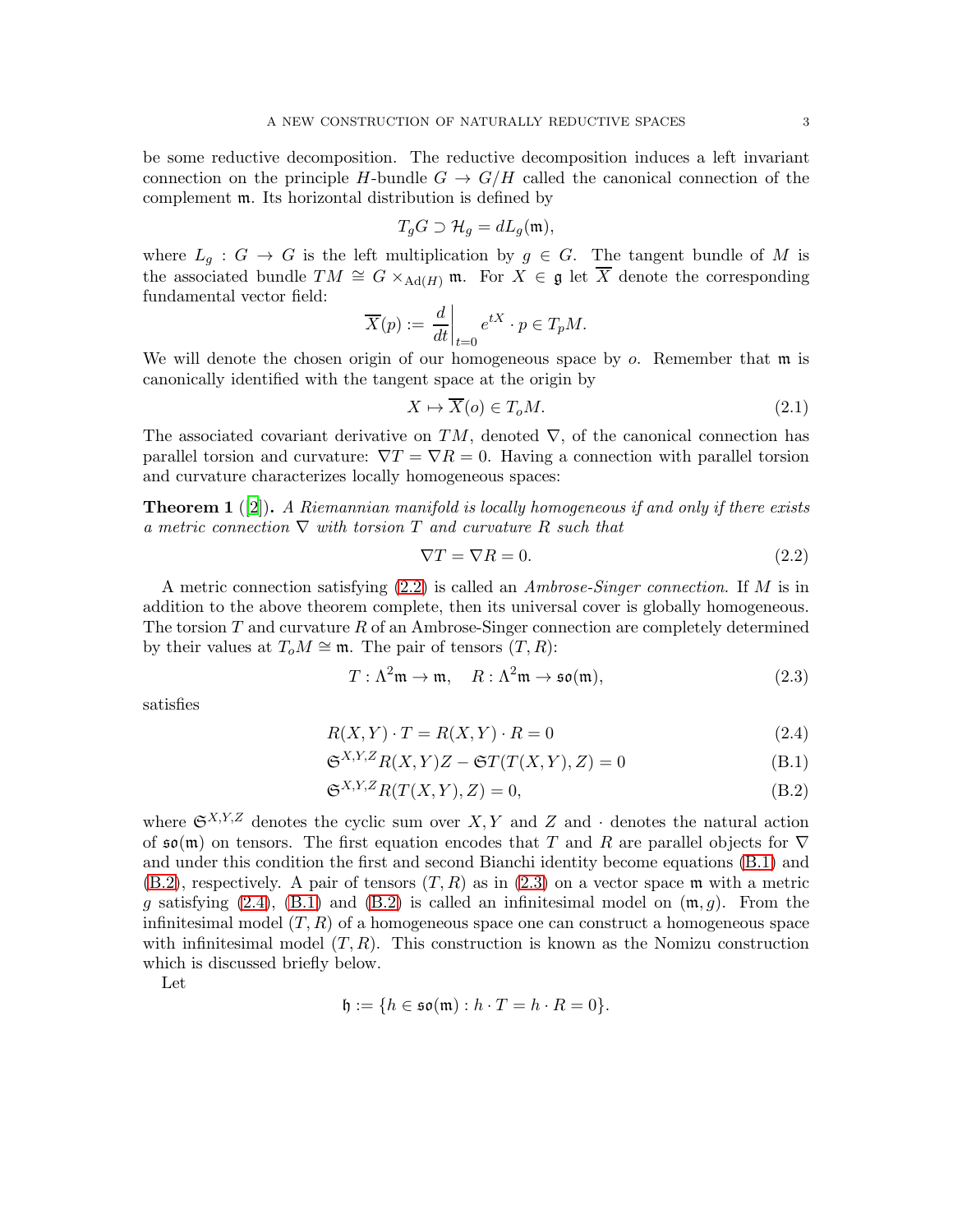<span id="page-3-0"></span>
$$
\mathfrak{g} = \mathfrak{h} \oplus \mathfrak{m},\tag{2.5}
$$

by defining the following Lie bracket:  $A, B \in \mathfrak{h}, X, Y \in \mathfrak{m}$ 

<span id="page-3-1"></span>
$$
[A+X, B+Y] := [A, B]_{\mathfrak{so}(\mathfrak{m})} - R(X, Y) + A(Y) - B(X) - T(X, Y). \tag{2.6}
$$

This bracket satisfies the Jabobi identity if and only if R and T satisfy the equations  $(2.4)$ ,  $(B.1)$  and  $(B.2)$ . Now we take the simply connected Lie group G with Lie algebra g and let H be the connected subgroup with Lie algebra  $\mathfrak h$ . The infinitesimal model is called regular if H is a closed subgroup of G. If this is the case then clearly the canonical connection on  $G/H$  has the infinitesimal model  $(T, R)$  we started with. In [\[11,](#page-22-7) Thm. 5.2] it is proved that every infinitesimal model coming from a globally homogeneous Riemannian manifold is regular.

<span id="page-3-2"></span>*Remark* 2. Let  $(T, R)$  be an infinitesimal model on  $(\mathfrak{m}, q)$  with Lie algebra  $\mathfrak{g} = \mathfrak{h} \oplus \mathfrak{m}$  as in [\(2.5\)](#page-3-0). Note that equation [\(2.4\)](#page-2-4) implies that im(R)  $\subset \mathfrak{h}$ . Let  $\mathfrak{p} \subset \mathfrak{h}$  be any subalgebra with  $\text{im}(R) \subset \mathfrak{p}$ . Then  $\mathfrak{g}' := \mathfrak{p} \oplus \mathfrak{m} \subset \mathfrak{g}$  is also a subalgebra. Let G' be a Lie group with Lie algebra  $\mathfrak{g}'$  and let  $P \subset G'$  be the connected subgroup with Lie subalgebra  $\mathfrak{p} \subset \mathfrak{g}'$ . If  $P \subset G'$  is closed then the canonical connection on  $G'/P$  from the decomposition  $\mathfrak{g}' := \mathfrak{p} \oplus \mathfrak{m}$ has the infinitesimal model  $(T, R)$ . Hence by [\[11,](#page-22-7) Thm. 5.2] the model  $(T, R)$  is regular. Conversely if  $(T, R)$  is regular then  $H \subset G$  is closed, where G is the simply connected Lie group with Lie algebra  $\mathfrak g$  and H is the connected subgroup with Lie subalgebra  $\mathfrak h$ . Let  $G' \subset G$  be a connected subgroup with Lie subalgebra  $\mathfrak{g}'$ . Then  $G'$  acts transitively on  $G/H$ . Hence the isotropy group P is closed. Note that P is a subgroup of G' with Lie subalgebra  $\mathfrak{p} \subset \mathfrak{g}'$ .

We will call a Riemannian manifold  $(M, g)$  naturally reductive if there exists a transitive group G of isometries with isotropy group H and a reductive decomposition  $\mathfrak{g} = \mathfrak{h} \oplus \mathfrak{m}$ such that the canonical connection has totally skew symmetric torsion. Since the torsion of the canonical connection is given by

$$
T(X,Y)_o = -[X,Y]_{\mathfrak{m}},\tag{2.7}
$$

the naturally reductive condition on the Lie algebra  $\mathfrak g$  is explicitly given by:

$$
g([X,Y]_{\mathfrak{m}},Z) = -g(Y,[X,Z]_{\mathfrak{m}}), \quad \forall X,Y,Z \in \mathfrak{m},
$$

where the metric on  $\mathfrak{m}$ , which we also denote by g, comes from the linear isomorphism  $(2.1)$ . From now on every homogeneous space will be naturally reductive. We use the metric to make the identification  $\Lambda^2 \mathfrak{m} \cong \mathfrak{so}(\mathfrak{m})$ . For naturally reductive spaces the curvature tensor  $R : \Lambda^2 \mathfrak{m} \to \Lambda^2 \mathfrak{m}$  is a symmetric map with respect to the Killing form of  $\mathfrak{so}(\mathfrak{m})$  and equation [\(B.2\)](#page-2-2) holds automatically, see [\[1](#page-22-5)]. Throughout this paper we will identify m with its dual  $\mathfrak{m}^*$  using the metric g. In this way we see T as an element in  $\Lambda^3\mathfrak{m}$  and R as an element in  $\Lambda^2$ m ⊙  $\Lambda^2$ m, where ⊙ denotes the symmetric tensor product.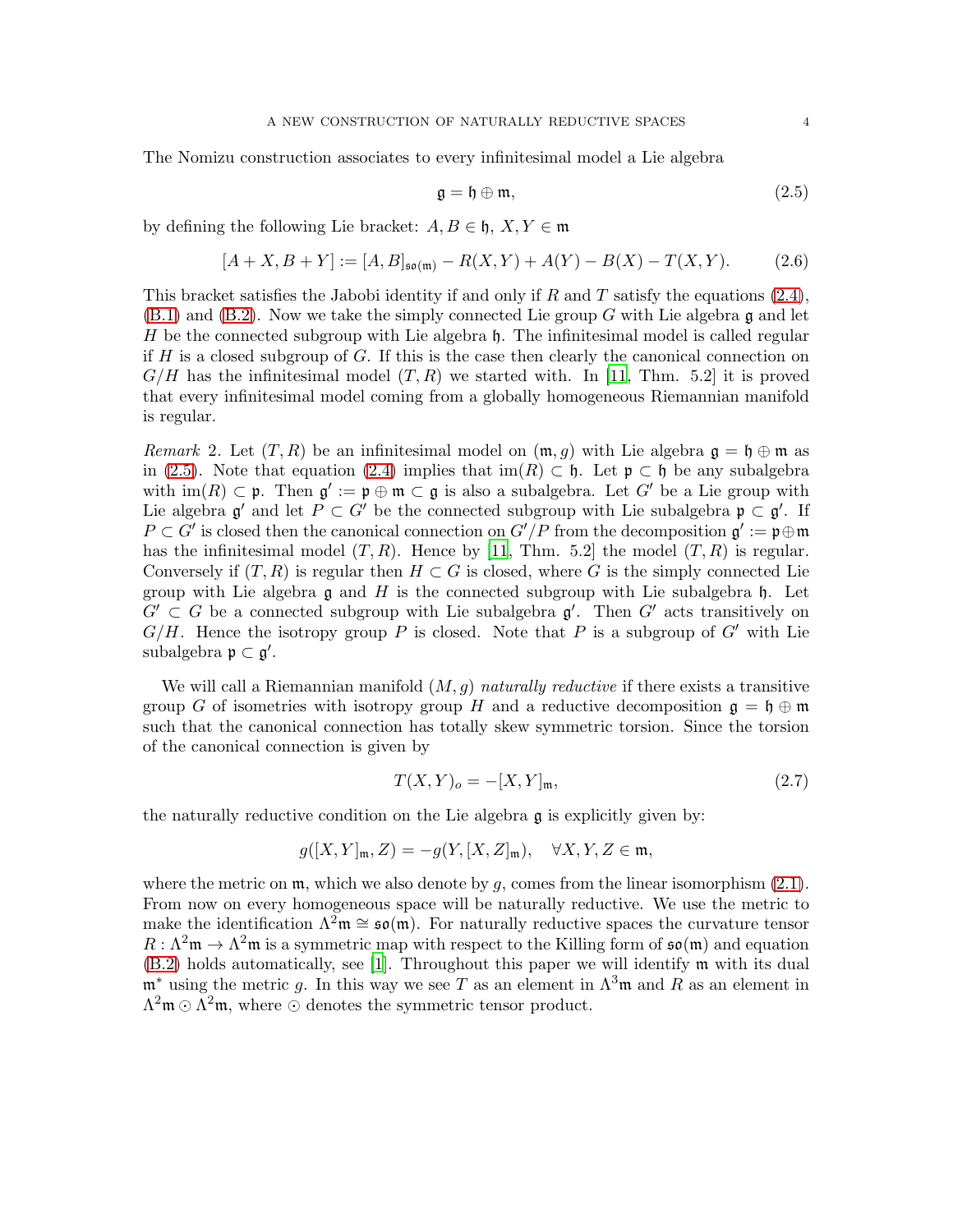*Remark* 3. The first Bianchi identity is equivalent to  $(cf.[1])$  $(cf.[1])$  $(cf.[1])$ 

$$
R^{\Lambda^4} = 2\sigma_T := \sum_{i=1}^m (e_i \lrcorner T) \wedge (e_i \lrcorner T),
$$

where  $R^{\Lambda^4}$  denotes the 4-form component of the curvature tensor R. In other words  $R^{\Lambda^4} = b(R)$ , where b is the Bianchi map:

$$
b(R)(X, Y, Z, V) = \frac{1}{3}(R(X, Y, Z, V) + R(Y, Z, X, V) + R(Z, X, Y, V)).
$$

## 3. The construction

<span id="page-4-0"></span>In this section we let  $(M = G/H, g_0)$  be a naturally reductive manifold with respect to the canonical connection,  $\nabla$ , of a reductive decomposition  $\mathfrak{g} = \mathfrak{h} \oplus \mathfrak{m}$ . Note that this implies that  $\text{im}(R_0) \subset \text{ad}(\mathfrak{h})$ , where  $R_0$  is the curvature tensor of  $\nabla$ . Let  $T_0 \in \Lambda^3 \mathfrak{m}$  be the torsion of  $\nabla$ . We define the following Lie algebra

$$
\mathfrak{s}(\mathfrak{g}) := \{ f \in \text{Der}(\mathfrak{g}) : f(\mathfrak{h}) = \{0\}, \ f(\mathfrak{m}) \subset \mathfrak{m}, \ f|_{\mathfrak{m}} \in \mathfrak{so}(\mathfrak{m}) \}. \tag{3.1}
$$

We will usually simply write  $\mathfrak s$  instead of  $\mathfrak s(\mathfrak g)$ .

<span id="page-4-3"></span>Remark 4. Let  $\mathfrak{g} = \mathfrak{h} \oplus \mathfrak{m}$  be as in equation [\(2.5\)](#page-3-0) for an infinitesimal model of a naturally reductive space. Let  $\mathfrak{g}' = \mathfrak{p} \oplus \mathfrak{m}$  with  $\text{im}(R) \subset \mathfrak{p} \subset \mathfrak{h}$  then  $\mathfrak{s}(\mathfrak{g}) \subset \mathfrak{s}(\mathfrak{g}')$ . In particular  $\mathfrak{s}(\mathfrak{g}')$ is largest when  $\mathfrak{p} = \text{im}(R)$ . Note that  $\text{im}(R)$  is a subalgebra of h by equation [\(2.4\)](#page-2-4). For this reason we will often pick the reductive decomposition  $\mathfrak{p} \oplus \mathfrak{m}$  with  $\mathfrak{p} = \text{im}(R)$ .

Let  $\mathfrak{k} \subset \mathfrak{s}$  be a subalgebra and let  $\varphi : \mathfrak{k} \to \mathfrak{so}(\mathfrak{m})$  the natural faithful Lie algebra representation. Because of this faithful representation we know that  $\mathfrak{k}$  is a compact Lie algebra and thus  $\mathfrak{k}$  admits positive definite ad( $\mathfrak{k}$ )-invariant metrics. Let B be some ad( $\mathfrak{k}$ )invariant metric on  $\ell$ . Later on we will have two copies of the Lie algebra  $\ell$ . To keep notation consistent with the sequel we let  $\mathfrak{n} = \mathfrak{k}$  be the other copy, even though at this moment this notation has no use.

<span id="page-4-1"></span>**Definition 5.** Let  $g = B + g_0$  be a metric on  $\mathfrak{n} \oplus \mathfrak{m}$  with B any ad( $\mathfrak{k}$ )-invariant metric on n. Let  $k_1, \ldots, k_l$  be an orthonormal basis of  $\mathfrak k$  and denote by  $n_1, \ldots, n_l$  the corresponding basis of **n**. We define a pair of tensors  $(T, R)$ ,  $T \in \Lambda^3(\mathfrak{n} \oplus \mathfrak{m})$  and  $R : \Lambda^2(\mathfrak{n} \oplus \mathfrak{m}) \odot \Lambda^2(\mathfrak{n} \oplus \mathfrak{m})$ , by

<span id="page-4-2"></span>
$$
T = T_0 + \sum_{i=1}^{l} \varphi(k_i) \wedge n_i + 2T_n, \tag{3.2}
$$

where

$$
T_{\mathfrak{n}}(X,Y,Z)=B([X,Y],Z),\quad\text{for }X,Y,Z\in\mathfrak{n},
$$

and  $[-,-]$  is the Lie bracket of  $\mathfrak{n} = \mathfrak{k}$ , and  $\varphi(k_i) \in \mathfrak{so}(\mathfrak{m}) \cong \Lambda^2 \mathfrak{m}$  is identified with a 2-form on m. For the following Lie algebra representation we use the notation:

$$
\psi = \mathrm{ad} \oplus \varphi : \mathfrak{k} \to \mathfrak{so}(\mathfrak{n} \oplus \mathfrak{m}),
$$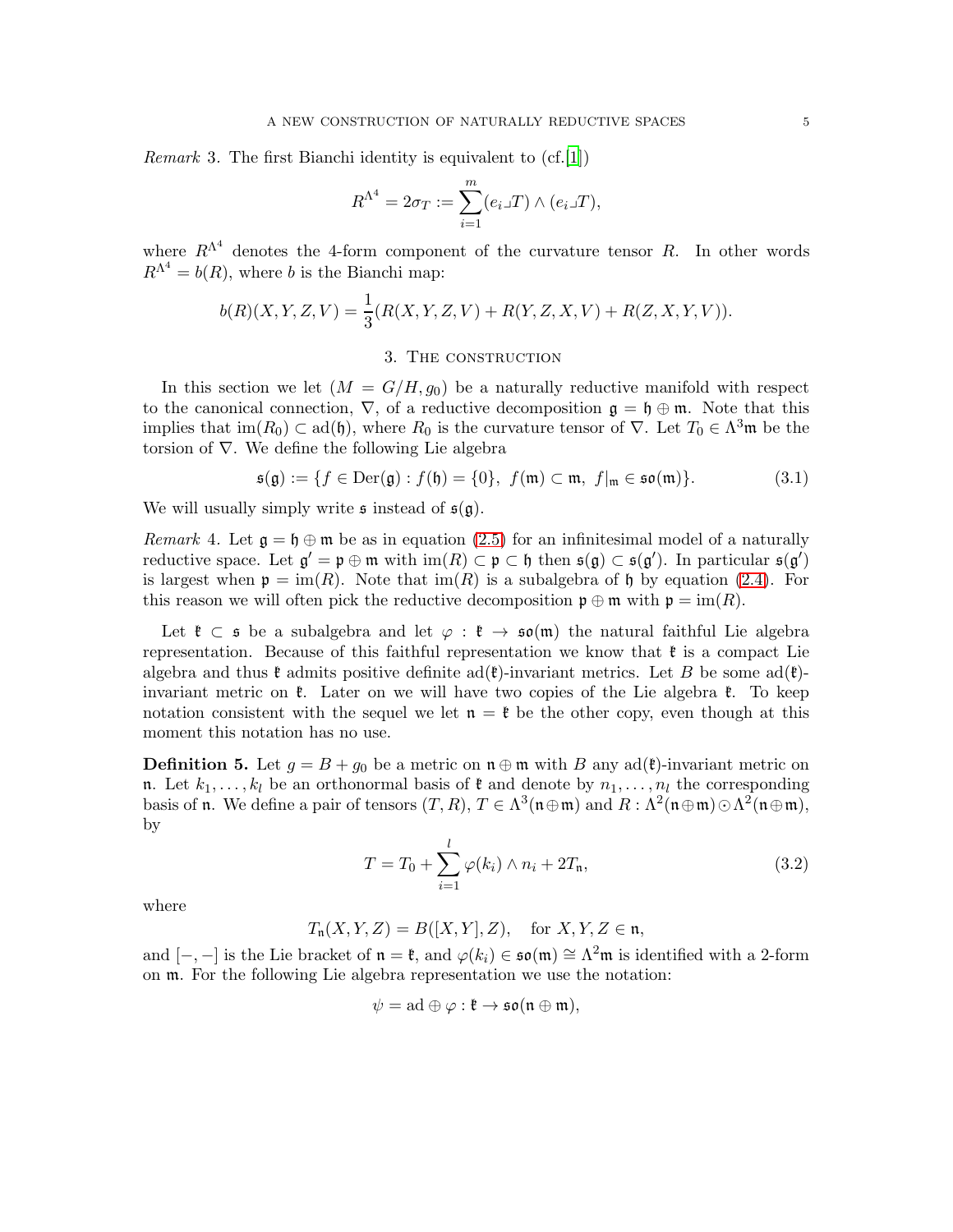where ad :  $\mathfrak{k} \to \mathfrak{so}(\mathfrak{k}) = \mathfrak{so}(\mathfrak{n})$  is just the adjoint representation. The curvature tensor R is defined as

<span id="page-5-2"></span>
$$
R = R_0 + \sum_{i=1}^{l} \psi(k_i) \odot \psi(k_i), \qquad (3.3)
$$

We call the pair  $(T, R)$  the  $(\mathfrak{k}, B)$ -extension of  $(T_0, R_0)$ .

We will prove that  $(T, R)$  defines an infinitesimal model of a naturally reductive space on  $(\mathfrak{n} \oplus \mathfrak{m}, q)$ . For this we have to show that T and R are invariant under  $\text{im}(R)$  and that the first Bianchi identity is satisfied. To prove this we first have a little algebraic lemma.

**Definition 6.** Let  $(V, g)$  be a finite dimensional vector space with a positive definite metric g. Let  $\alpha \in \Lambda^p V$  and  $\beta \in \Lambda^q V$  then we define a  $(p+q-2)$ -form by

$$
\alpha \barwedge \beta = \sum_{i=1}^n (e_i \Box \alpha) \wedge (e_i \Box \beta),
$$

where  $e_1, \ldots, e_n$  is an orthonormal basis of V.

Note that the operation  $\alpha \bar{\wedge} \beta$  is independent of the basis. One easily checks that:

<span id="page-5-0"></span>**Lemma 7.** If  $\alpha \in \Lambda^2 V \cong \mathfrak{so}(n)$  and  $\beta \in \Lambda^q V$  then  $\alpha \overline{\wedge} \beta = \alpha \cdot \beta$ , where  $\cdot$  denotes the standard action of  $\mathfrak{so}(n)$  on  $\Lambda^q V$  as derivations. Furthermore if  $\alpha, \beta \in \Lambda^2 V$  then  $\alpha \cdot \beta = [\alpha, \beta]$ .

<span id="page-5-1"></span>**Proposition 8.** Let  $T_0$ , T,  $R_0$  and R be as in Definition [5.](#page-4-1) Then the tensors  $T_0$ ,  $R_0$ , T and R are  $\text{im}(R)$ -invariant.

*Proof.* It suffices to show that  $T_0$ ,  $R_0$ , T and R are invariant under im( $R_0$ ) +  $\psi$ ( $\mathfrak{k}$ ), because

$$
\operatorname{im}(R) \subset \operatorname{im}(R_0) + \psi(\mathfrak{k}) \subset \mathfrak{so}(\mathfrak{n} \oplus \mathfrak{m}).
$$

For every  $k \in \mathfrak{k}$  and X, Y,  $Z \in \mathfrak{m}$  we have

$$
(\psi(k) \cdot T_0)(X, Y, Z) = -T_0(\psi(k)(X), Y, Z) - T_0(X, \psi(k)(Y), Z) - T_0(X, Y, \psi(k)(Z))
$$
  
=  $g([\psi(k)(X), Y], Z) + g([X, \psi(k)(Y)], Z) + g([X, Y], \psi(k)(Z))$   
=  $g([\psi(k)(X), Y], Z) + g([X, \psi(k)(Y)], Z) - g([\psi(k), [X, Y]], Z) = 0.$ 

Hence we get that  $\psi(\mathfrak{k})$  stabilizes  $T_0$ . The invariants of  $T_n$  under  $\psi(\mathfrak{k})$  is just the Jacobi identity of  $\mathfrak{n} = \mathfrak{k}$ . To see that the second term in [\(3.2\)](#page-4-2) is invariant under  $\mathfrak{k}$  we do a little computation. Let  $k \in \mathfrak{k}$ 

$$
\psi(k) \cdot \left( \sum_{i=1}^l \varphi(k_i) \wedge n_i \right) = \left( \sum_{i=1}^l [\varphi(k), \varphi(k_i)] \wedge n_i + \varphi(k_i) \wedge \mathrm{ad}(k)(n_i) \right).
$$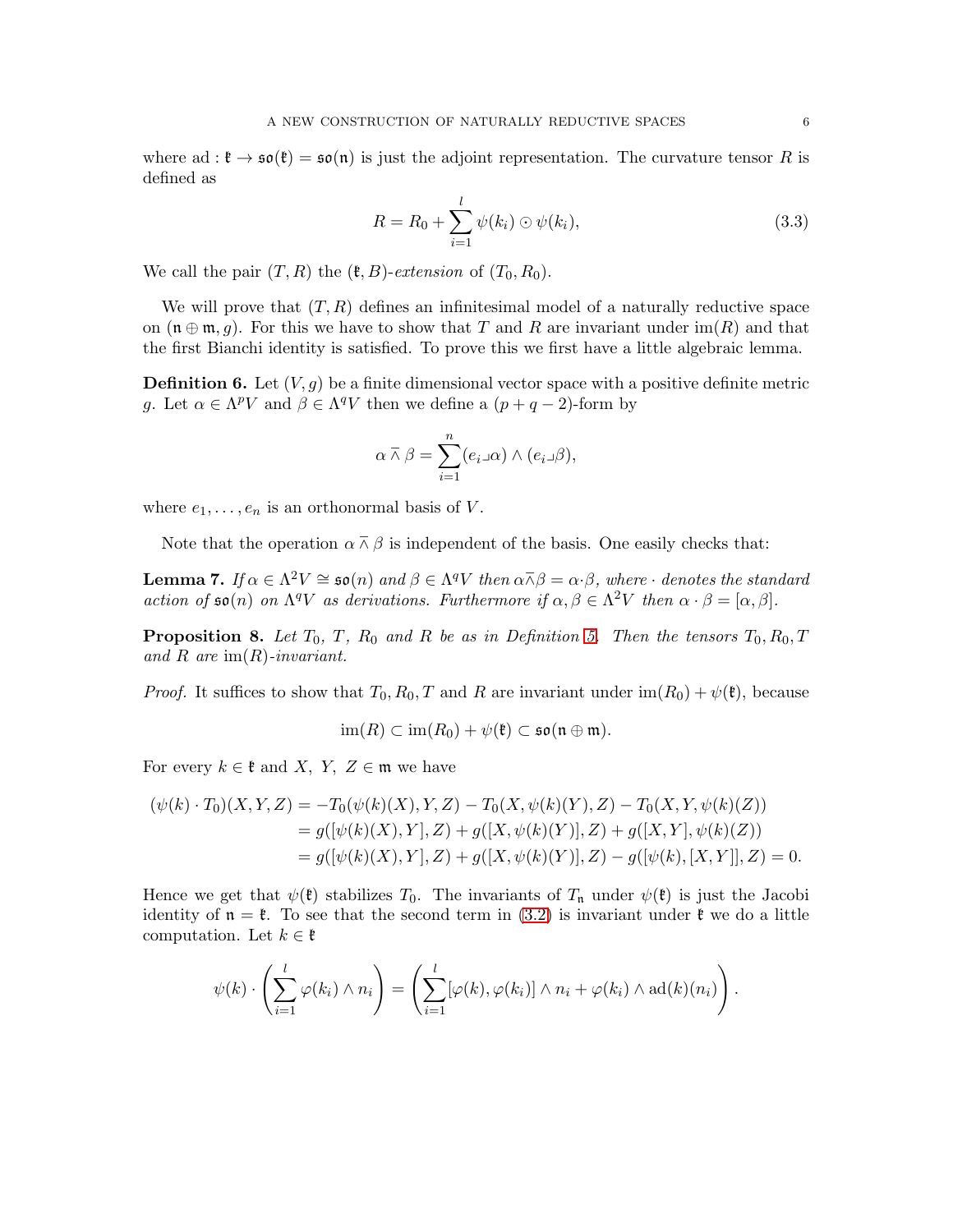For the second term we have

$$
\sum_{i=1}^{l} \varphi(k_i) \wedge \text{ad}(k)(n_i) = \sum_{i,j=1}^{l} \varphi(k_i) \wedge B([k, n_i], n_j) n_j = \sum_{i,j=1}^{l} \varphi(B([k, n_i], n_j) k_i) \wedge n_j
$$

$$
= \sum_{i,j=1}^{l} -\varphi(B([k, n_j], n_i) k_i) \wedge n_j = \sum_{i,j=1}^{l} -\varphi(B([k, k_j], k_i) k_i) \wedge n_j
$$

$$
= \sum_{j=1}^{l} -\varphi([k, k_j]) \wedge n_j = \sum_{j=1}^{l} -[\varphi(k), \varphi(k_j)] \wedge n_j. \tag{3.4}
$$

Plugging these results back into the first line we see that

<span id="page-6-0"></span>
$$
\psi(k) \cdot \left(\sum_{i=1}^l \varphi(k_i) \wedge n_i\right) = 0.
$$

This shows that T is invariant under  $\psi(\mathfrak{k})$ . We have  $\text{im}(R_0) \subset \mathfrak{so}(\mathfrak{m}) \subset \mathfrak{so}(\mathfrak{n} \oplus \mathfrak{m})$ , so  $\lim(R_0)$  acts trivially on n. This immediately tells us that  $\lim(R_0)$  leaves  $T_n$  invariant. The definition of  $\mathfrak s$  gives us that for every  $k \in \mathfrak k \subset \mathfrak s$ ,  $h \in \mathfrak h$  and  $m \in \mathfrak m$  we have

$$
k([h,m]) = [k(h),m] + [h,k(m)] = [h,k(m)].
$$

This implies that  $\varphi(k)$  commutes with every element of ad(h). By Lemma [7](#page-5-0) we immediately see that im( $R_0$ ) also leaves the second summand of [\(3.2\)](#page-4-2) invariant. This concludes that  $T_0$ and T are invariant under  $\text{im}(R)$ .

The tensor  $R_0$  is invariant under  $\psi(\mathfrak{k})$ , since  $\psi(\mathfrak{k})$  commutes with im $(R_0)$ . The same argument also tells us that  $\sum_{i=1}^{l} \psi(k_i) \odot \psi(k_i)$  is invariant under im $(R_0)$ . Lastly, by a similar computation as [\(3.4\)](#page-6-0) one can see that the tensor  $\sum_{i=1}^{l} \psi(k_i) \odot \psi(k_i)$  is invariant under  $\psi(\mathfrak{k})$ . We conclude that  $R_0$  and R are im(R)-invariant.

<span id="page-6-1"></span>**Proposition 9.** The pair of tensors  $(T, R)$  from Definition [5](#page-4-1) satisfies the first Bianchi identity.

*Proof.* Let  $e_1, \ldots, e_n$  be an orthonormal basis of m. We will compute  $\sigma_T$  using the following definition

$$
\sigma_T = \frac{1}{2} \left( \sum_{p=1}^n (e_p \lrcorner T) \wedge (e_p \lrcorner T) + \sum_{i=1}^l (n_i \lrcorner T) \wedge (n_i \lrcorner T) \right).
$$

For  $(e_p\lrcorner T) \wedge (e_p\lrcorner T) \equiv (e_i\lrcorner T)^{\wedge 2}$  we have

$$
(e_i \mathcal{F})^{\wedge 2} = (e_p \mathcal{F}_0)^{\wedge 2} + 2 \sum_{i=1}^l (e_p \mathcal{F}_0) \wedge \varphi(k_i)(e_p) \wedge n_i + \sum_{i,j=1}^l \varphi(k_i)(e_p) \wedge n_i \wedge \varphi(k_j)(e_p) \wedge n_j
$$

$$
= (e_p \mathcal{F}_0)^{\wedge 2} + 2 \sum_{i=1}^l (e_p \mathcal{F}_0) \wedge \varphi(k_i)(e_p) \wedge n_i - \sum_{i,j=1}^l \varphi(k_i)(e_p) \wedge \varphi(k_j)(e_p) \wedge n_i \wedge n_j.
$$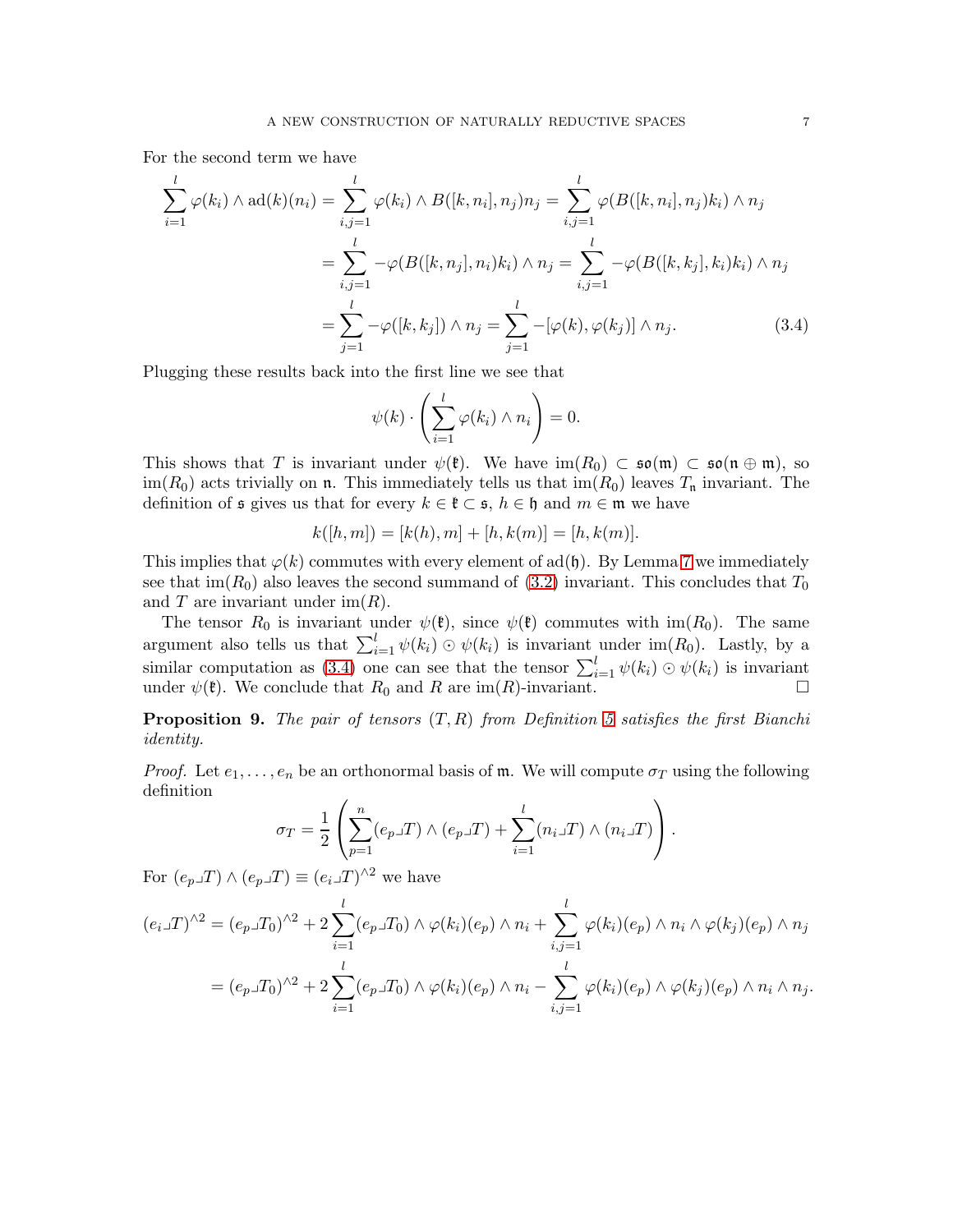Now we sum these three summands over  $p$ . The first summand this gives

$$
2\sigma_{T_0} = \sum_{p=1}^n (e_p \lrcorner T_0) \wedge (e_p \lrcorner T_0),
$$

For the second we obtain

$$
2\sum_{p=1}^{n} \sum_{i=1}^{l} (e_p \Box T_0) \wedge \varphi(k_i)(e_p) \wedge n_i = 2\sum_{i=1}^{l} (\varphi(k_i) \overline{\wedge} T_0) \wedge n_i
$$

$$
= 2\sum_{i=1}^{l} (\varphi(k_i) \cdot T_0) \wedge n_i = 0,
$$

where we used Lemma [7](#page-5-0) and the last equality follows from the fact that  $\varphi(k_i)$  stabilizes  $T_0$ . For the third summand we again use Lemma [7](#page-5-0) and obtain:

$$
-\sum_{p=1}^{n} \sum_{i,j=1}^{l} \varphi(k_i)(e_p) \wedge \varphi(k_j)(e_p) \wedge n_i \wedge n_j = -\sum_{i,j=1}^{l} [\varphi(k_i), \varphi(k_j)] \wedge n_i \wedge n_j
$$

$$
= -2\sum_{i=1}^{l} \varphi(k_i) \wedge ad(k_i),
$$

where  $ad(k_i) \in \mathfrak{so}(\mathfrak{k}) \cong \Lambda^2\mathfrak{n}$  and the last equality follows from:

$$
\left(\sum_{i=1}^{l} \varphi(k_i) \wedge \mathrm{ad}(k_i)\right)(n_p, n_q) = \sum_{i=1}^{l} \varphi(B([k_i, n_p], n_q)k_i)
$$
  
= 
$$
\sum_{i=1}^{l} \varphi(B(k_i, [k_p, k_q])k_i) = \sum_{i=1}^{l} \varphi(B(k_i, [k_p, k_q])k_i)
$$
  
= 
$$
\varphi([k_p, k_q]) = [\varphi(k_p), \varphi(k_q)]
$$
  
= 
$$
\frac{1}{2} \left(\sum_{i,j=1}^{l} [\varphi(k_i), \varphi(k_j)] \wedge n_i \wedge n_j\right)(n_p, n_q).
$$

The last term to compute for  $\sigma_T$  is

$$
\sum_{i=1}^{l} (n_i \Delta T) \wedge (n_i \Delta T) = \sum_{i=1}^{l} (\varphi(k_i) \wedge \varphi(k_i) + 4\varphi(k_i) \wedge (n_i \Delta T_n)) + 2\sigma_{2T_n}
$$

$$
= \sum_{i=1}^{l} (\varphi(k_i) \wedge \varphi(k_i) + 4\varphi(k_i) \wedge (n_i \Delta T_n))
$$

$$
= \sum_{i=1}^{l} (\varphi(k_i) \wedge \varphi(k_i) + 4\varphi(k_i) \wedge \mathrm{ad}(k_i),
$$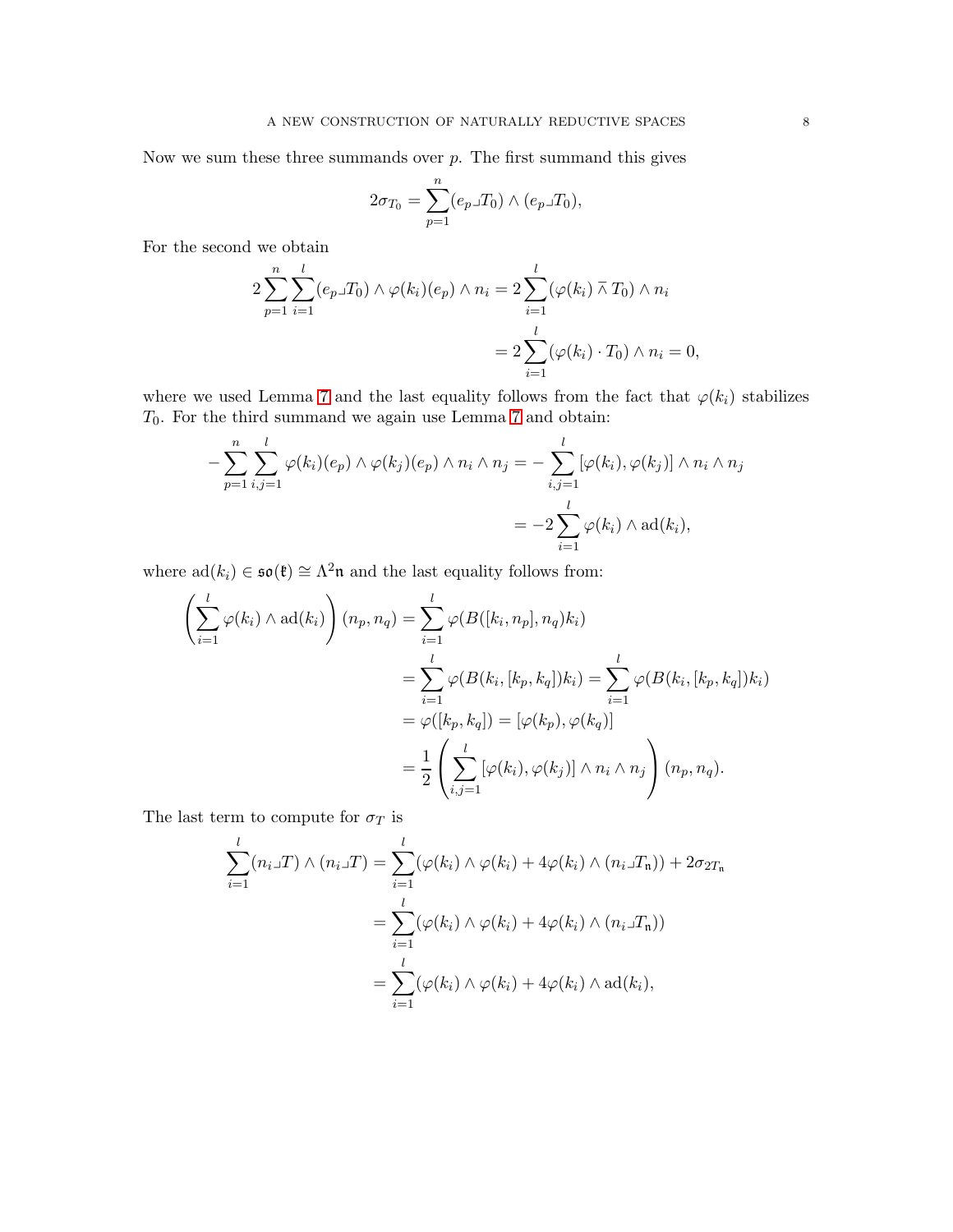here we used the Jacobi identity for  $\mathfrak{n}$  in the form  $\sigma_{T_{\mathfrak{n}}} = 0$ :

$$
2\sigma_{T_n}(X, Y, Z) = \sum_{i=1}^l (n_i \lrcorner T) \wedge (n_i \lrcorner T)(X, Y, Z) = \left(\sum_{i=1}^l \mathrm{ad}(k_i) \wedge \mathrm{ad}(k_i)\right)(X, Y, Z)
$$

$$
= \mathfrak{S}^{X, Y, Z} \sum_{i=1}^l B([k_i, X], Y)[k_i, Z] = \mathfrak{S}^{X, Y, Z}[[X, Y], Z] = 0. \tag{3.5}
$$

Summing all the terms we obtain that

<span id="page-8-0"></span>
$$
\sigma_T = \sigma_{T_0} + \frac{1}{2} \sum_{i=1}^l \left( 2\varphi(k_i) \wedge \mathrm{ad}(k_i) + \varphi(k_i) \wedge \varphi(k_i) \right).
$$

Computing  $R^{\Lambda^4}$  is a bit easier. We have

$$
R^{\Lambda^4} = R_0^{\Lambda^4} + \sum_{i=1}^l (\varphi(k_i) + \mathrm{ad}(k_i)) \wedge (\varphi(k_i) + \mathrm{ad}(k_i))
$$
  
=  $R_0^{\Lambda^4} + \sum_{i=1}^l \varphi(k_i) \wedge \varphi(k_i) + \mathrm{ad}(k_i) \wedge \mathrm{ad}(k_i) + 2\varphi(k_i) \wedge \mathrm{ad}(k_i)$   
=  $R_0^{\Lambda^4} + \sum_{i=1}^l \varphi(k_i) \wedge \varphi(k_i) + 2\varphi(k_i) \wedge \mathrm{ad}(k_i).$ 

Here we used that  $\sum_{i=1}^{l} ad(k_i) \wedge ad(k_i) = 0$  by [\(3.5\)](#page-8-0). Hence we see that this torsion and curvature satisfy the Bianchi identity.

We obtain one of our main results directly from Proposition [8](#page-5-1) and [9:](#page-6-1)

**Theorem 10.** Let  $(T_0, R_0)$  be an infinitesimal model of a naturally reductive space on  $(m, g_0)$ . Any  $(\mathfrak{k}, B)$ -extension  $(T, R)$  defines an infinitesimal model of a naturally reductive space on  $(\mathfrak{n} \oplus \mathfrak{m}, g = B + g_0)$ .

Note that there can be a multitude of different Lie algebras  $\mathfrak{k} \subset \mathfrak{s}$  for a given infinitesimal model  $(T_0, R_0)$ , e.g. Example [22.](#page-20-0) Also any  $ad(\mathfrak{k})$ -invariant metric B on  $\mathfrak{k}$  gives us a  $(\mathfrak{k}, B)$ extension. This means that the newly constructed infinitesimal models always come with a parameter family of naturally reductive structures.

The next thing we will do is apply the Nomizu construction to the new infinitesimal models we just constructed.

<span id="page-8-1"></span>**Definition 11.** Let  $(T_0, R_0)$  be an infinitesimal model of a naturally reductive space on  $(\mathfrak{m}, g_0)$ . Let  $\mathfrak{h} := \text{im}(R_0)$  and let  $(T, R)$  be a  $(\mathfrak{k}, B)$ -extension of  $(T_0, R_0)$ . We define the following vector space

$$
\mathfrak{g}(\mathfrak{k}):=\mathfrak{h}\oplus\mathfrak{k}\oplus\mathfrak{n}\oplus\mathfrak{m}
$$

together with  $g := B + g_0$  as metric on  $\mathfrak{n} \oplus \mathfrak{m}$ . In the proof of Proposition [8](#page-5-1) we proved that

$$
ad \oplus \psi : \mathfrak{h} \oplus \mathfrak{k} \to \{h \in \mathfrak{so}(\mathfrak{n} \oplus \mathfrak{m}) : h \cdot T = h \cdot R = 0\}.
$$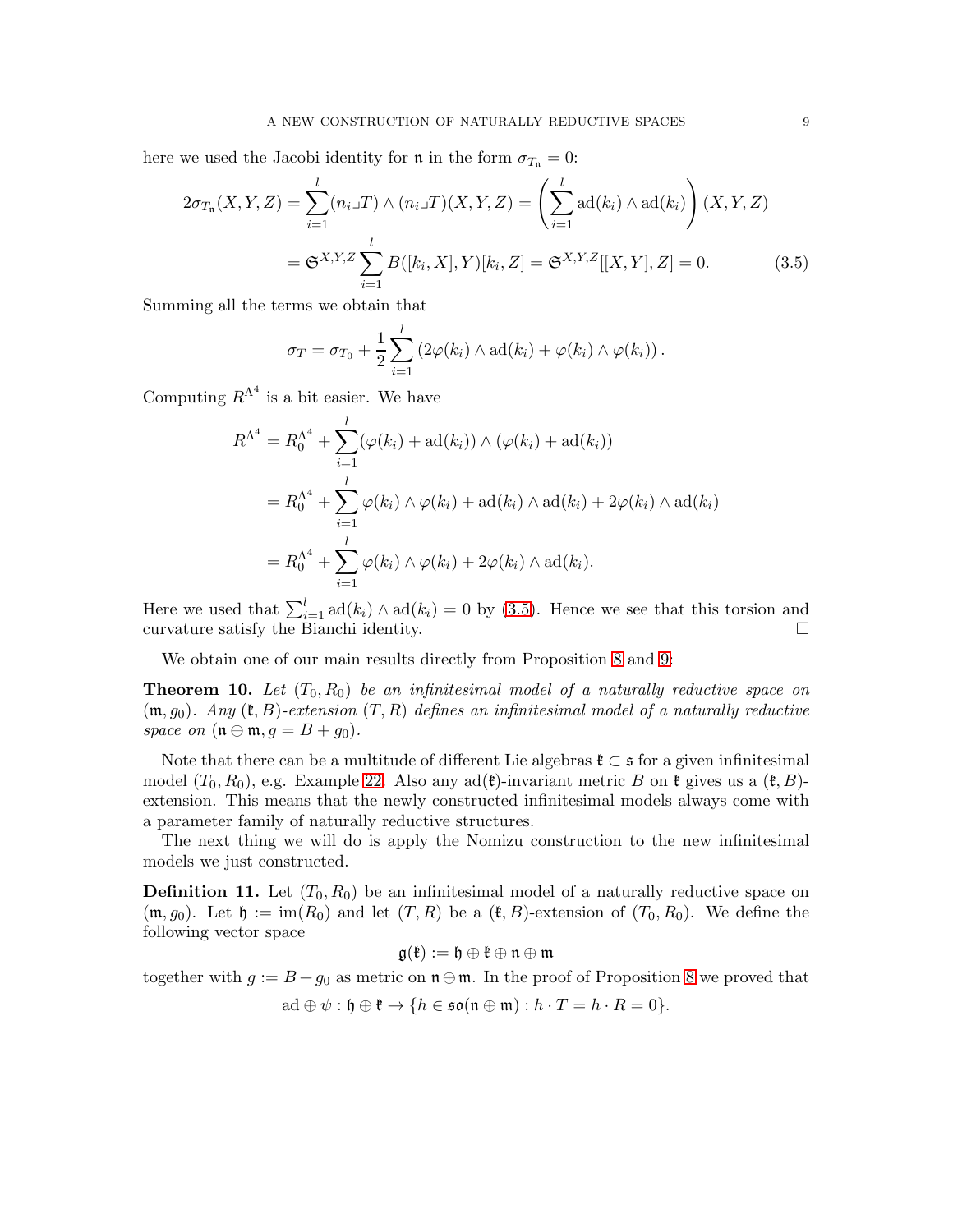We can define a Lie bracket by [\(2.6\)](#page-3-1) for the pair  $(T, R)$ . This vector space  $g(\mathfrak{k})$  is a subalgebra of [\(2.5\)](#page-3-0) for the pair  $(T, R)$  by Remark [2.](#page-3-2) We will call  $\mathfrak{h} \oplus \mathfrak{k}$  the *isotropy* subalgebra of  $g(\mathfrak{k})$ .

Remark 12. The constructed Lie algebra  $g(\mathfrak{k})$  is known as the double extension of g by k. This construction is used in [\[9\]](#page-22-8) to describe the set of all Lie algebras which possess an invariant non-degenerate bilinear form.

Whenever we will construct a reductive decomposition  $\mathfrak{g}(\mathfrak{k}) = \mathfrak{h} \oplus \mathfrak{k} \oplus \mathfrak{n} \oplus \mathfrak{m}$  from  $\mathfrak{g} = \mathfrak{h} \oplus \mathfrak{m}$ then we will call  $\mathfrak{g} = \mathfrak{h} \oplus \mathfrak{m}$  the base space and  $\mathfrak{g}(\mathfrak{k}) = \mathfrak{h} \oplus \mathfrak{k} \oplus \mathfrak{m} \oplus \mathfrak{m}$  the total space. In the next section we briefly discuss that if both the base space and the total space are regular then the total space is a homogeneous fiber bundles over the base space and the fiber directions are n. We would like to point out that it is also possible to start from a locally homogeneous space  $(T_0, R_0)$  which is not globally homogeneous and still obtain a globally homogeneous space with infinitesimal model  $(T, R)$ .

# 4. FURTHER INVESTIGATION OF THE SPACES  $g(f)$

<span id="page-9-0"></span>In this section we will investigate when the newly constructed infinitesimal models  $(T, R)$ are regular. For particular base spaces we will explicitly give a transitive group of isometries for the infinitesimal models  $(T, R)$  and describe the naturally reductive structure on its Lie algebra. From now on  $G(\mathfrak{k})$  will denote the simply connected Lie group with Lie algebra  $\mathfrak{g}(\mathfrak{k})$  and  $H(\mathfrak{k})$  will be the connected subgroup with subalgebra  $\mathfrak{h}(\mathfrak{k})$ . By Remark [2](#page-3-2) we have that  $H(\mathfrak{k})$  is closed is  $G(\mathfrak{k})$  if and only if the infinitesimal model  $(T, R)$  is regular.

The first thing we want to point out is that the diagonal

$$
\Delta \mathfrak{k} \subset \mathfrak{k} \oplus \mathfrak{k} \cong \mathfrak{k} \oplus \mathfrak{n} \subset \mathfrak{g}(\mathfrak{k})
$$

is a non-trivial Abelian ideal of  $g(\ell)$ . In particular  $g(\ell)$  is never semisimple. We will denote  $\Delta \mathfrak{k} \subset \mathfrak{k} \oplus \mathfrak{n}$  by  $\mathfrak{a}$ .

<span id="page-9-1"></span>**Lemma 13.** Let  $\mathfrak{g}(\mathfrak{k})$  be the Lie algebra from Definition [11,](#page-8-1) then the following hold:

- i) a commutes with  $\mathfrak{h} \oplus \mathfrak{m}$ ,
- ii) the linear subspace  $\mathfrak{a} \subset \mathfrak{g}(\mathfrak{k})$  is an Abelian ideal,
- iii)  $\mathfrak{l} := \mathfrak{h} \oplus \mathfrak{a} \oplus \mathfrak{m}$  is an ideal,
- $iv)$  g( $\mathfrak{k}$ )  $\cong \mathfrak{k} \ltimes (\mathfrak{h} \oplus \mathfrak{a} \oplus \mathfrak{m}).$

*Proof. i*) Let  $k + n \in \mathfrak{a}$  and  $m \in \mathfrak{m}$  then

$$
[k + n, m] = \varphi(k)m - T(n, m) - R(n, m) = \varphi(k)m - T(n, m) = \varphi(k)m - \varphi(k)m = 0.
$$

We used that  $R(n, m) = 0$  for  $n \in \mathfrak{n}$  and  $m \in \mathfrak{m}$ . This follows directly from the symmetries of R and the  $(\mathfrak{h} \oplus \mathfrak{k})$ -invariance of the direct sum  $\mathfrak{n} \oplus \mathfrak{m}$ . Let  $h \in \mathfrak{h}$  then we already saw in Proposition [8](#page-5-1) that h commutes with  $\mathfrak k$  and that it acts trivially on  $\mathfrak n$ . In particular h will commutes with a.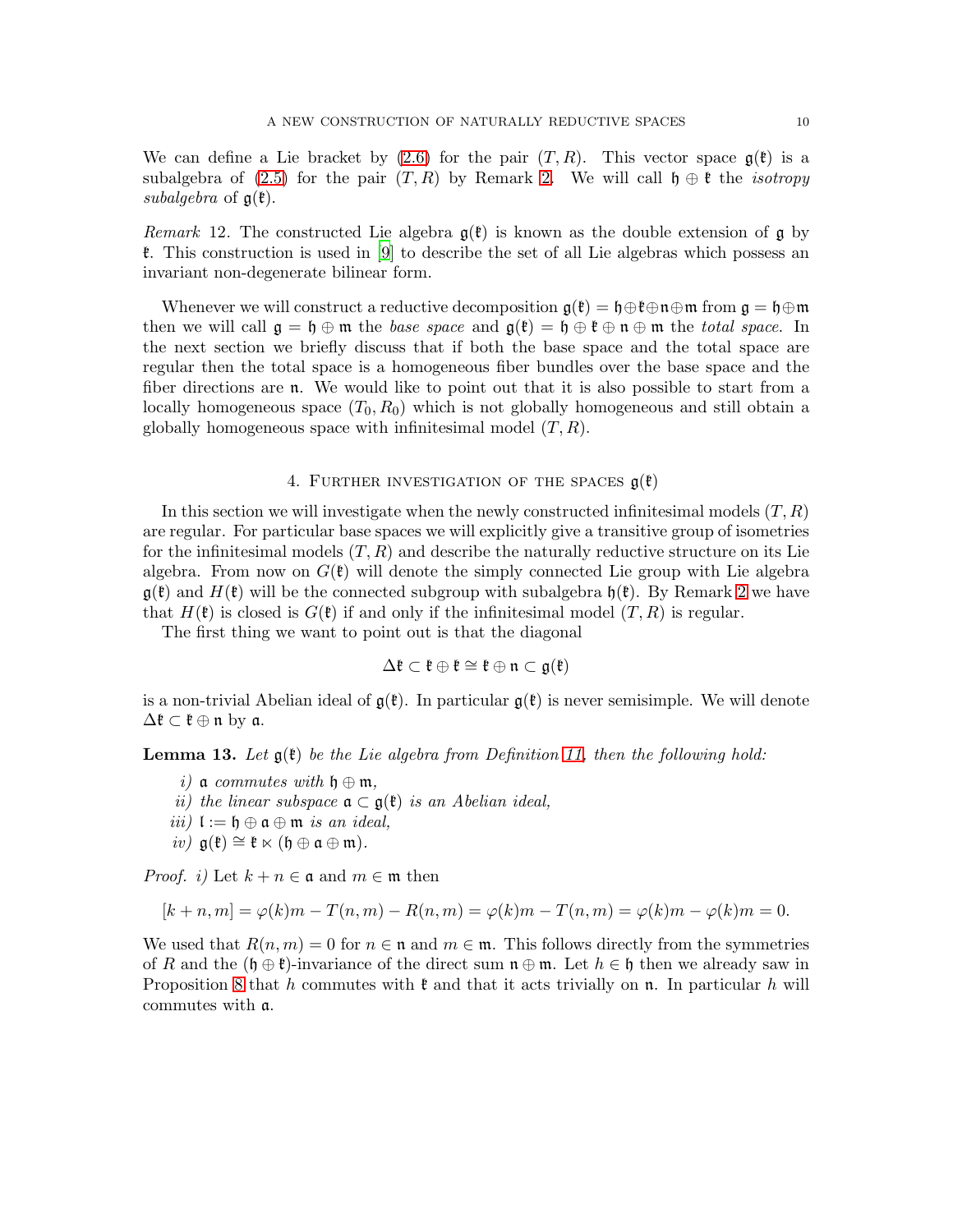*ii*) Let  $n + k \in \mathfrak{a}$  and  $n' + k' \in \mathfrak{a}$ . We have that

$$
[n', n+k] = [n', n] + [n', k] = -2[n', n]_{\mathfrak{n}} - \sum_{i=1}^{l} B([k_i, n'], n)k_i + [n', k]
$$
  

$$
= -[n', n]_{\mathfrak{n}} - \sum_{i=1}^{l} B([k_i, n'], n)k_i = -[n', n]_{\mathfrak{n}} - \sum_{i=1}^{l} B(k_i, [k', k])k_i
$$
  

$$
= -[n', n]_{\mathfrak{n}} - [k', k] \in \mathfrak{a},
$$

where  $[-,-]_n$  denotes the Lie bracket in n. Furthermore we have  $[k', n+k] = [n', n]_n +$  $[k',k] \in \mathfrak{a}$ . In particular we see that  $[n'+k',n+k] = 0$ , thus  $\mathfrak{a}$  is Abelian. Moreover we have that  $[\mathfrak{k} \oplus \mathfrak{n}, \mathfrak{a}] \subset \mathfrak{a}$  and together with i) we see that  $\mathfrak{a}$  is an ideal.

iii) We already know that  $[\mathfrak{h} \oplus \mathfrak{k},\mathfrak{l}] \subset \mathfrak{l}$ . For  $n \in \mathfrak{n}$  and  $m \in \mathfrak{m}$  we have by i) that  $[n, m] = [k, m] \in \mathfrak{m}$ , where  $k \in \mathfrak{k}$  is such that  $n + k \in \mathfrak{a}$ . This gives us that  $[\mathfrak{h} \oplus \mathfrak{k} \oplus \mathfrak{n}, \mathfrak{l}] \subset \mathfrak{l}$ . The only remaining thing to check is that for  $m_1, m_2 \in \mathfrak{m}$  also  $[m_1, m_2] \in \mathfrak{h} \oplus \mathfrak{a} \oplus \mathfrak{m}$ . This is equivalent to  $[m_1, m_2]_{\ell \oplus \mathfrak{n}} \in \mathfrak{a}$ . A short computation gives

$$
[m_1, m_2]_{\ell \oplus \mathfrak{n}} = -\sum_{i=1}^l \varphi(k_i)(m_1, m_2)n_i + \psi(k_i)(m_1, m_2)k_i
$$

$$
= -\sum_{i=1}^l \varphi(k_i)(m_1, m_2)(n_i + k_i) \in \mathfrak{a}.
$$

iv) It only remains to note that  $\mathfrak{k}$  is a subalgebra of  $\mathfrak{g}(\mathfrak{k}) = \mathfrak{k} \oplus (\mathfrak{h} \oplus \mathfrak{a} \oplus \mathfrak{m})$ .

*Remark* 14. It was pointed out to us by Y. Nikonorov that the vectors in  $\alpha$  constitute Killing vectors of constant length on  $G(\mathfrak{k})/H(\mathfrak{k})$  as is proven in [\[10\]](#page-22-10). Note that the Lie algebra  $g(\ell)$  we consider doesn't have to be the full Lie algebra of Killing fields as is the case in [\[10](#page-22-10)]. However one easily checks that the proves remain valid.

For now we assume that the newly constructed infinitesimal model  $(T, R)$  from an infinitesimal model  $(T_0, R_0)$  is regular. As mentioned before this is equivalent to the subgroup  $H(\mathfrak{k}) \subset G(\mathfrak{k})$  being closed. Furthermore we assume that the base space  $G/H$  is also regular and simply connected. We show that  $G(\mathfrak{k})/H(\mathfrak{k})$  is a homogeneous fiber bundle over  $G/H$ and that the bundle map  $G(\mathfrak{k})/H(\mathfrak{k}) \to G/H$  is a Riemannian submersion. From Lemma [13](#page-9-1) we know that  $\mathfrak{r} := \mathfrak{h} \oplus \mathfrak{k} \oplus \mathfrak{a} = \mathfrak{h} \oplus \mathfrak{k} \oplus \mathfrak{n}$  is a subalgebra of  $\mathfrak{g}(\mathfrak{k})$  and that  $\mathfrak{r} \oplus \mathfrak{m}$  is a reductive decomposition. Now we have that ad :  $\mathfrak{r} \to \mathfrak{so}(\mathfrak{m})$  maps into  $\{h \in \mathfrak{so}(\mathfrak{m}) : h \cdot T_0 = 0, h \cdot R_0 = 0\}$ by Proposition [8.](#page-5-1) Let q denote the kernel of this map. Then we have that  $\mathfrak{q} \subset \mathfrak{r} \oplus \mathfrak{m}$  is an ideal and that  $(\mathfrak{r} \oplus \mathfrak{m})/\mathfrak{q}$  is naturally identified with a subalgebra of the isometry algebra isom( $G/H$ ) of  $G/H$ . Note that  $\mathfrak{a} \subset \mathfrak{q}$ . This quotient map from  $\mathfrak{g}(\mathfrak{k}) = \mathfrak{r} \oplus \mathfrak{m}$  into to isom( $G/H$ ) lifts to  $G(\mathfrak{k})$ , because  $G(\mathfrak{k})$  is simply connected. Hence the group  $G(\mathfrak{k})$  acts on  $G/H$  by isometries. The stabilizer group of the origin of  $G/H$  is a closed subgroup R of  $G(\mathfrak{k})$ . We readily see that  $Lie(R) = \mathfrak{r}$ . This means that we have a homogeneous fiber bundle which is a Riemannian submersion

$$
R/H(\mathfrak{k})\longrightarrow G(\mathfrak{k})/H(\mathfrak{k})\longrightarrow G(\mathfrak{k})/R\cong G/H.
$$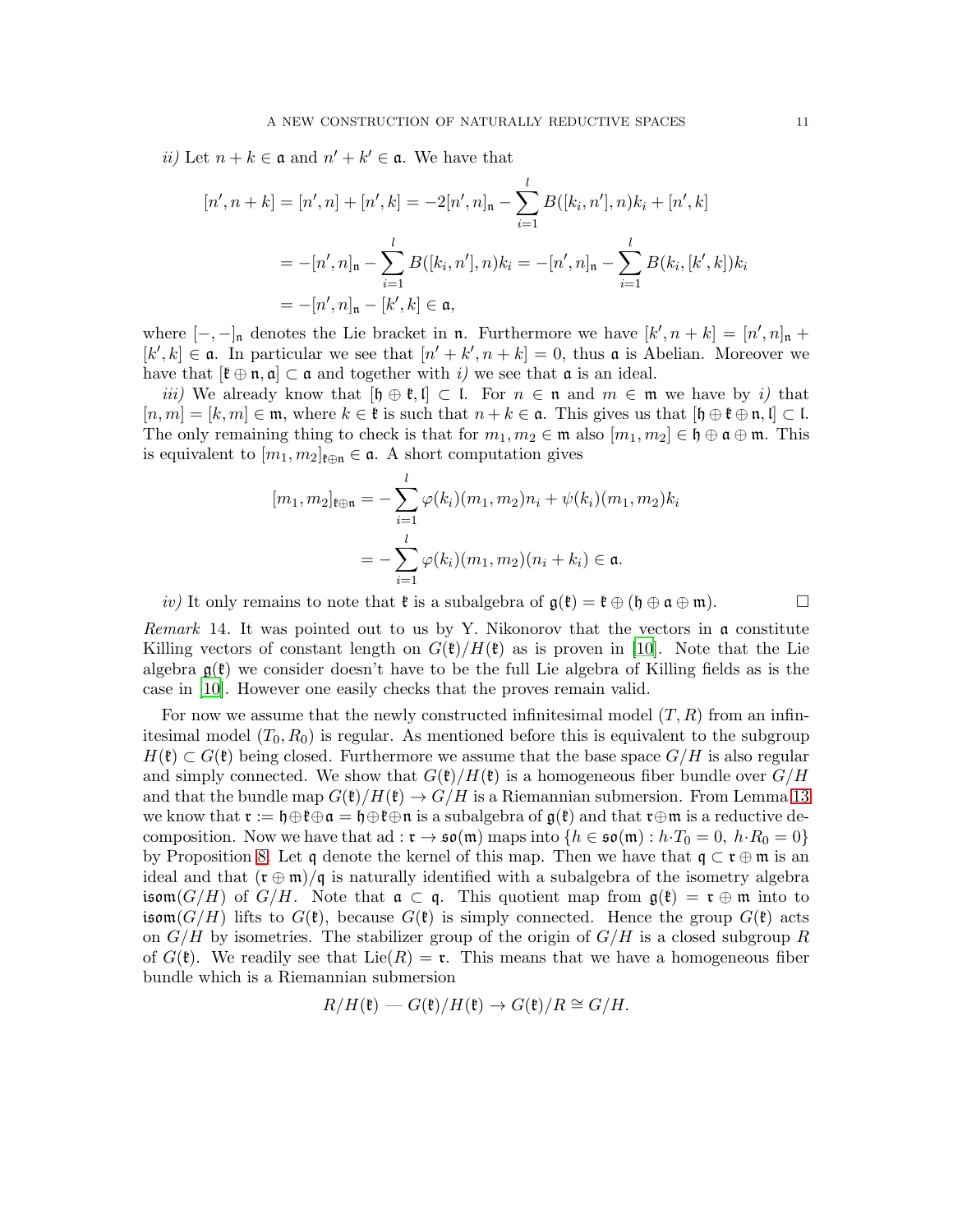The fibers  $R/H(\mathfrak{k})$  are connected by the long homotopy exact sequence and are described by the reductive decomposition

$$
\mathfrak{h}\oplus\mathfrak{k}\oplus\mathfrak{n},
$$

with  $\mathfrak{h} \oplus \mathfrak{k}$  the isotropy algebra. The canonical connection of this reductive decomposition is clearly a naturally reductive connection. Let A be the connected subgroup of  $G(\mathfrak{k})$  with Lie algebra **a**. Note that  $A \subset R$  acts already transitively and by isometries on the fibers. Since A is an Abelian Lie group this means that the universal cover of  $R/H(\mathfrak{k})$  is isomorphic to the symmetric space  $\mathbb{R}^l$ . The torsion  $T_f$  and curvature  $R_f$  of the naturally reductive connection on the fiber  $\mathbb{R}^l$  are given by

$$
T_f = 2T_n
$$
 and  $R_f = \sum_{i=1}^l \text{ad}(k_i) \odot \text{ad}(k_i),$ 

where  $T_n$  is as in Definition [5.](#page-4-1)

Now we will investigate for certain types of base spaces what kind of naturally reductive spaces our construction gives. For every constructed space we will give an explicit transitive group of isometries and we will describe the naturally reductive structure, i.e. the left invariant objects  $(q, T, R)$  on the Lie algebra of this explicit group of isometries.

### <span id="page-11-0"></span>4.1. Base space with g semisimple

In this section we will assume that  $\mathfrak g$  is a semisimple Lie algebra. Let  $(M, g_0) = (G/H, g_0)$ be a naturally reductive space with respect to the canonical connection of a reductive decomposition  $\mathfrak{g} = \mathfrak{h} \oplus \mathfrak{m}$  with infinitesimal model  $(T_0, R_0)$ . Furthermore we assume that  $G$  and  $G/H$  are simply connected. By Remark [4](#page-4-3) we can without loss of generality assume that

$$
\operatorname{im}(R_0)=\operatorname{ad}(\mathfrak{h})\subset\mathfrak{so}(\mathfrak{m}).
$$

Note that this means that for the reductive decomposition  $\mathfrak{g} = \mathfrak{h} \oplus \mathfrak{m}$  we have that  $\mathfrak{g} =$  $[m, m] + m$  and then a result by Kostant ([\[6\]](#page-22-11), see also [\[3](#page-22-12)]) tells us that there exists a unique  $ad(\mathfrak{g})$ -invariant metric on  $\mathfrak{g}$  whose restriction to  $\mathfrak{m}$  is the naturally reductive metric  $g_0$  and its restriction to h is non-degenerate. Moreover for this metric h and  $m$  are orthogonal to one another. We will denote the  $ad(\mathfrak{g})$ -invariant metric on  $\mathfrak{g}$  by  $\overline{g}$ . Note that the metric  $\overline{g}$ can have signature.

Remark 15. We would like to point out that there are many naturally reductive spaces which satisfy the above requirements. We can take any compact simple Lie group  $G$  with any closed subgroup H and then  $\mathfrak{g} = \mathfrak{h} \oplus \mathfrak{h}^{\perp} = \mathfrak{h} \oplus \mathfrak{m}$  is a reductive decomposition, where the orthogonal complement is taken with respect to a multiple of the Killing form. In particular these spaces are normal homogeneous. The canonical connection is naturally reductive with respect to the Killing form on g restricted to  $\mathfrak{m}$ , moreover  $\text{im}(R_0) = \text{ad}(\mathfrak{h})$ . Also for G compact and semisimple there are many examples. The difference is that  $\lim(R_0) = \text{ad}(\mathfrak{h})$  doesn't hold automatically for every subgroup H. Also for G non-compact and semisimple it is not hard to construct examples.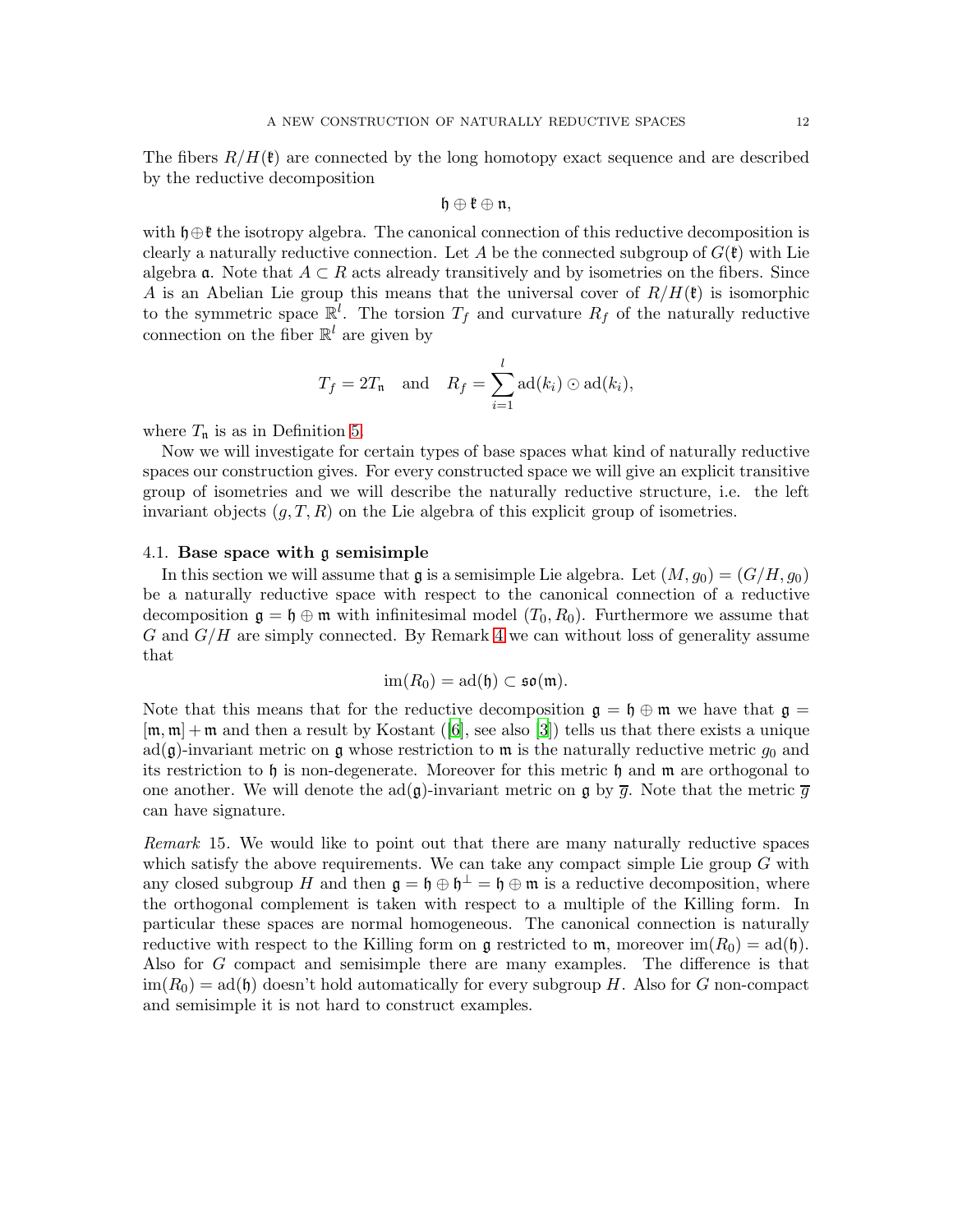Since  $\mathfrak g$  is semisimple all derivations of  $\mathfrak g$  are inner derivations. We see that the Lie algebra s is given by

$$
\mathfrak{s}=\mathfrak{z}\oplus\mathfrak{p},
$$

where  $\lambda$  is the center of  $\mathfrak h$  and  $\mathfrak p$  are all vectors on which  $\mathfrak h$  acts as zero:

$$
\mathfrak{p} := \{ m \in \mathfrak{m} : [h, m] = 0, \ \forall h \in \mathfrak{h} \}.
$$

Let  $\mathfrak{k} \subset \mathfrak{s}$  be a subalgebra with an ad( $\mathfrak{k}$ )-invariant metric B. We will denote the corresponding subalgebra of  $\mathfrak k$  in  $\mathfrak g$  by  $\mathfrak b$ . Let  $\mathfrak b_{\mathfrak p} := \mathfrak b \cap \mathfrak p$  and  $\mathfrak b_{\mathfrak z} := \mathfrak b_{\mathfrak p}^{\perp}$ , where the orthogonal complement is taken in b with respect to B. Note that  $\mathfrak{b} = \mathfrak{b}_{\mathfrak{z}} \oplus \mathfrak{b}_{\mathfrak{p}}$  and that both  $\mathfrak{b}_{\mathfrak{z}}$  and  $\mathfrak{b}_{\mathfrak{p}}$ are ideals in b. We denote the corresponding decompositions of  $\mathfrak n$ ,  $\mathfrak k$  and  $\mathfrak a$  by  $\mathfrak n = \mathfrak n$ <sub>3</sub>  $\oplus$   $\mathfrak n$ <sub>p</sub>,  $\mathfrak{k} = \mathfrak{k}_\mathfrak{z} \oplus \mathfrak{k}_\mathfrak{p}$  and  $\mathfrak{a} = \mathfrak{a}_\mathfrak{z} \oplus \mathfrak{a}_\mathfrak{p}$ , respectively. Let  $b_1, \ldots, b_l$  be an orthonormal basis of  $\mathfrak{b}$  with respect to B. Denote the corresponding basis of  $\mathfrak n$  by  $n_1, \ldots, n_l$  and that of  $\mathfrak k$  by  $k_1, \ldots, k_l$ . Define the following linear map

$$
a: \mathfrak{g} \to \mathfrak{g}(\mathfrak{k}); \ a(x) := \sum_{i=1}^l \overline{g}(x, b_i)(n_i + k_i).
$$

With the help of the following lemma we will see that  $\mathfrak g$  is a subalgebra of  $\mathfrak g(\mathfrak k)$ . It will always be clear from the context whether an element  $x \in \mathfrak{m}$  or  $x \in \mathfrak{h}$  belongs to g or  $\mathfrak{g}(\mathfrak{k})$ .

<span id="page-12-0"></span>**Lemma 16.** The linear map  $f : \mathfrak{g} \to \mathfrak{g}(\mathfrak{k})$  defined by

$$
f(x) = x - a(x)
$$

is an injective Lie algebra homomorphism.

*Proof.* In the following we will denote the Lie bracket on  $g(\mathfrak{k})$  by  $[-,-]$  and the Lie bracket on g by  $[-,-]_g$ . Let  $h \in \mathfrak{h} \subset \mathfrak{g}$  and  $x \in \mathfrak{g}$ . Using that  $a(x) \in \mathfrak{a}$  for all  $x \in \mathfrak{g}$  we get by Lemma [13](#page-9-1) that

$$
[f(h), f(x)] = [h - a(h), x - a(x)] = [h, x] = [h, x]_{\mathfrak{g}} = f([h, x]_{\mathfrak{g}}),
$$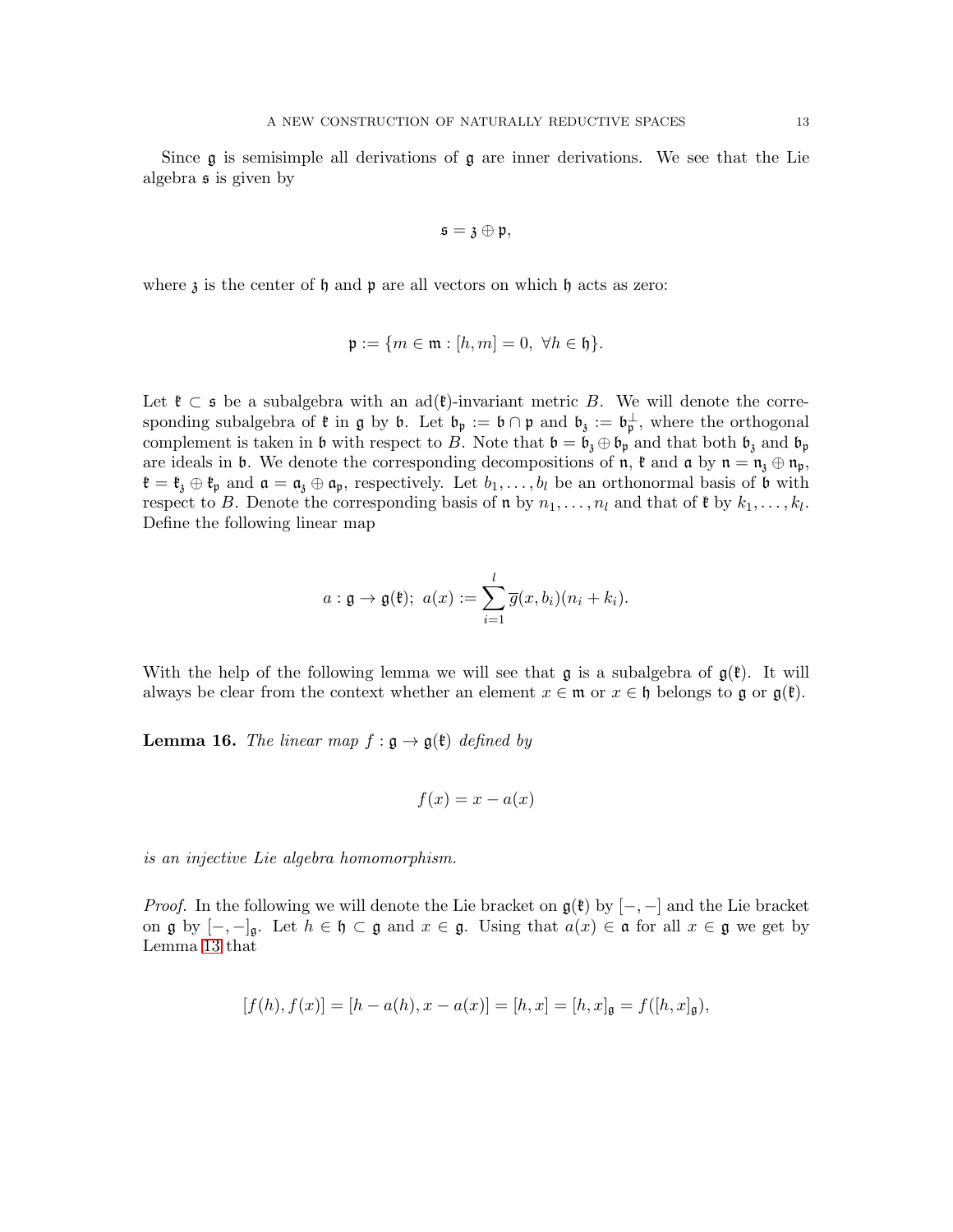where the last equality follows because  $[h, x]_g \in \mathfrak{p}^{\perp} \subset \mathfrak{m}$ . It remains to check that for all  $m_1, m_2 \in \mathfrak{m}$  the following holds  $f([m_1, m_2]_{\mathfrak{g}}) = [f(m_1), f(m_2)]$ . We compute the righthand-side of this equation:

$$
[f(m_1), f(m_2)] = [m_1 - a(m_1), m_2 - a(m_2)] = [m_1, m_2]
$$
  
=  $-T(m_1, m_2) - R(m_1, m_2)$   
=  $-T_0(m_1, m_2) - R_0(m_1, m_2) - \sum_{i=1}^l \varphi(k_i)(m_1, m_2)(n_i + k_i)$   
=  $[m_1, m_2]_{\mathfrak{g}} - \sum_{i=1}^l \overline{g}([b_i, m_1]_{\mathfrak{g}}, m_2)(n_i + k_i)$   
=  $[m_1, m_2]_{\mathfrak{g}} - \sum_{i=1}^l \overline{g}([m_1, m_2]_{\mathfrak{g}}, b_i)(n_i + k_i)$   
=  $f([m_1, m_2]_{\mathfrak{g}}).$ 

Note that the ideal  $\mathfrak{l} = \mathfrak{h} \oplus \mathfrak{a} \oplus \mathfrak{n}$  from Lemma [13](#page-9-1) iv) is equal to the direct sum of Lie algebras  $\mathfrak{l} := f(\mathfrak{g}) \oplus \mathfrak{a}$ . Also the projection of

$$
f(\mathfrak{g})\oplus \mathfrak{a}_{\mathfrak{p}}\subset \mathfrak{g}(\mathfrak{k})
$$

along  $\mathfrak{h} \oplus \mathfrak{k}$  onto  $\mathfrak{n} \oplus \mathfrak{m}$  is surjective. We have an injective Lie algebra homomorphism

$$
\phi:=f\oplus i:\mathfrak{g}\oplus\mathfrak{a}_{\mathfrak{p}}\to\mathfrak{g}(\mathfrak{k}),
$$

where  $i : \mathfrak{a}_{\mathfrak{p}} \to \mathfrak{g}(\mathfrak{k})$  is the inclusion. Let  $\Phi : G \times \mathbb{R}^{l_{\mathfrak{p}}} \to G(\mathfrak{k})$  be the induced Lie group homomorphism on the simply connected Lie group  $G \times \mathbb{R}^{l_p}$ , where  $l_p = \dim(\mathfrak{a}_p)$ . Suppose that  $H(\mathfrak{k}) \subset G(\mathfrak{k})$  is closed, i.e.  $(T, R)$  is regular. Then  $G \times \mathbb{R}^{l_{\mathfrak{p}}}$  acts transitively on  $G(\mathfrak{k})/H(\mathfrak{k})$  through the map  $\Phi$ .

Let  $\mathfrak{h}_0 := \ker(a|_{\mathfrak{h}})$ . This is an ideal in  $\mathfrak{h}$ , because for  $h_0 \in \mathfrak{h}_0$  and  $h \in \mathfrak{h}$ 

$$
a([h_0, h]) = \sum_{i=1}^l \overline{g}([h_0, h], b_i) = \sum_{i=1}^l \overline{g}(h_0, [h, b_i]) = 0.
$$

Let  $\mathfrak{h}_1 \subset \mathfrak{h}$  a complementary ideal, this exists because  $\mathfrak{h}$  is compact. Let  $b_1^3$  $i_1^3, \ldots, b_{l_3}^3$  be an orthonormal basis of  $\mathfrak{b}_3$  with respect to B. Let  $h_1, \ldots, h_{l_3}$  be elements of  $\mathfrak{h}_1$  such that  $\overline{g}(h_i, b_j) = \delta_{ij}$ , these exist because  $\overline{g}_{\mathfrak{h}\times\mathfrak{h}}$  is non-degenerate. The isotropy algebra for the action of  $G \times \mathbb{R}^{l_{\mathfrak{p}}}$  is given by

$$
\phi^{-1}(\mathfrak{h}\oplus\mathfrak{k})=\mathfrak{h}_0.
$$

Hence if the infinitesimal model  $(T, R)$  is regular then  $H_0$ , the connected subgroup of G with Lie algebra  $\mathfrak{h}_0$ , has to be a closed subgroup. Conversely if  $H_0$  is closed then the infinitesimal model  $(T, R)$  is regular by [\[11\]](#page-22-7). The homogeneous space  $G(\mathfrak{k})/H(\mathfrak{k})$  is isomorphic to

<span id="page-13-0"></span>
$$
G/H_0 \times \mathbb{R}^{l_{\mathfrak{p}}}.\tag{4.1}
$$

 $\Box$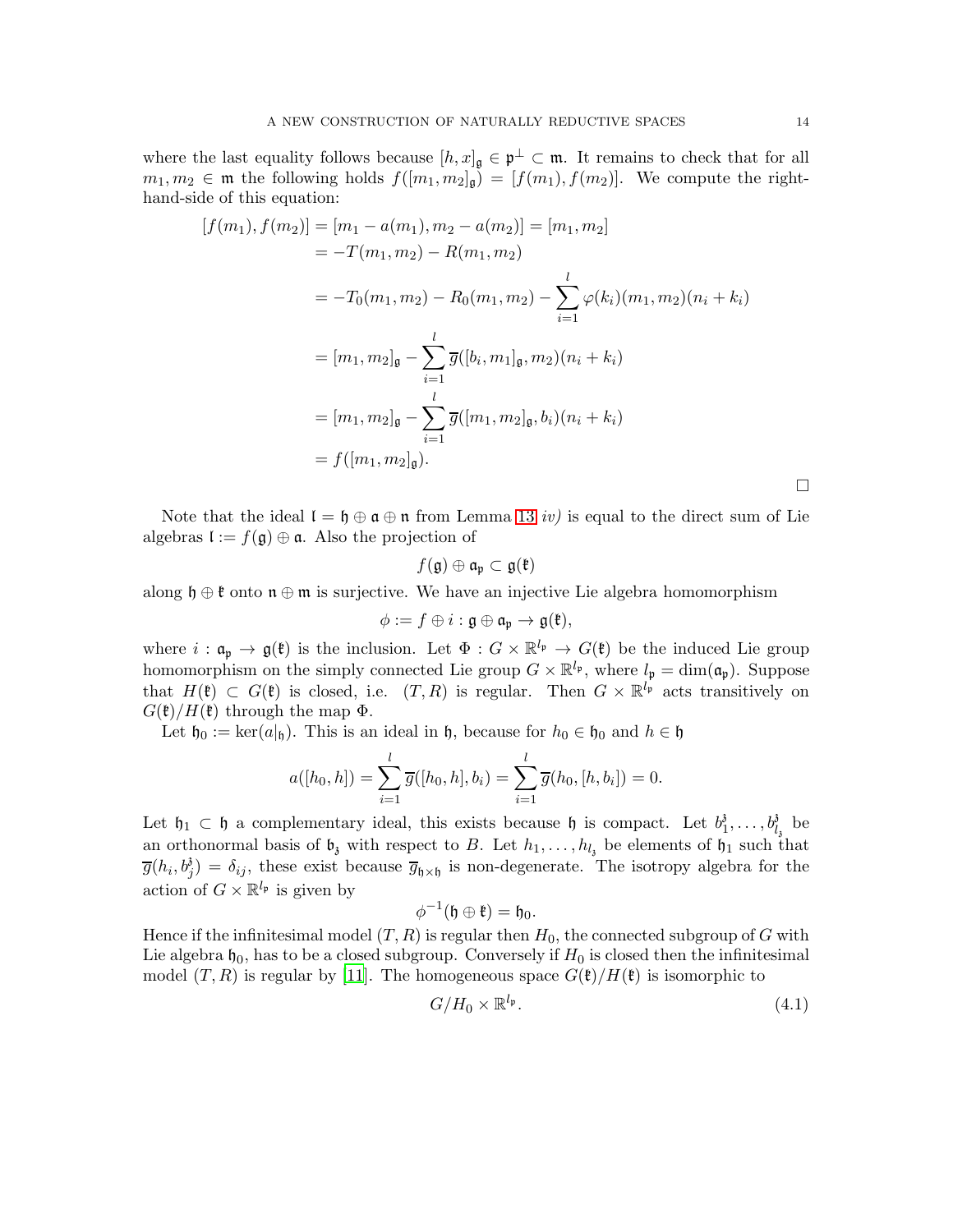We will now describe the naturally reductive structure directly on the reductive decomposition associated to [\(4.1\)](#page-13-0):

 $\mathfrak{h}_0 \oplus \mathfrak{h}_1 \oplus \mathfrak{m} \oplus \mathfrak{a}_{\mathfrak{p}}$  and  $\mathfrak{h}_0$  is the isotropy algebra.

We have an orthonormal basis  $n_1^3$  $\frac{3}{1}, \ldots, n_l^3$  $\frac{3}{l_3}$  of  $\mathfrak{n}_3$  and  $n_1^{\mathfrak{p}}$  $\frac{\mathfrak{p}}{1}, \ldots, n_{l_1}^{\mathfrak{p}}$  $\mathcal{L}_{l_{\mathfrak{p}}}^{\mathfrak{p}}$  of  $\mathfrak{n}_{\mathfrak{p}}$ . Let  $m_1, \ldots, m_n$  be an orthonormal basis of  $\mathfrak m$  with respect to  $g_0$ . We know the formula for the torsion and curvature in this basis. Hence all we have to do is to find a basis  $f_1^3$  $f_1^3, \ldots, f_{l_3}^3, f_1^{\mathfrak{p}}, \ldots, f_{l_{\mathfrak{p}}}^{\mathfrak{p}}, e_1, \ldots, e_n$ of

<span id="page-14-0"></span>
$$
\mathfrak{h}_1\oplus\mathfrak{m}\oplus\mathfrak{a}_\mathfrak{p},
$$

such that for the fundamental vector fields the following holds:

$$
\overline{f_i^3}(o) = \overline{n_i^3}(o), \quad \overline{f_i^{\mathfrak{p}}}(o) = \overline{n_i^{\mathfrak{p}}}(o) \quad \text{and} \quad \overline{e_j}(o) = \overline{m_j}(o), \tag{4.2}
$$

where *o* is the chosen origin. Remember that  $G \times \mathbb{R}^{l_p}$  acts on  $G(\mathfrak{k})/H(\mathfrak{k})$  through the map Φ. Such a basis will give an orthonormal basis of the tangent space at the origin and thus describe the left invariant metric. Also in this basis the formula for the torsion and curvature of the naturally reductive connection are as in Definition [5.](#page-4-1)

For  $i = 1, \ldots, l_{p}$  we set

$$
f_i^{\mathfrak{p}} := n_i^{\mathfrak{p}} + k_i^{\mathfrak{p}} \in \mathfrak{a}_{\mathfrak{p}}.
$$

For  $i = 1, \ldots, l_{3}$  we set

$$
f_i^{\mathfrak{z}} := -h_i.
$$

For  $i = 1, \ldots, n$  we set

$$
e_i := m_i + a(m_i),
$$

where  $a(m_i) \in \mathfrak{a}_{\mathfrak{p}}$ . This basis satisfies Equation [\(4.2\)](#page-14-0). To illustrate this we consider  $\overline{f_i^3}$  $\binom{3}{i}(0)$ :

$$
\overline{f_i^{\delta}}(o) = \overline{\phi(-h_i)}(o) = \overline{-h_i + n_i^{\delta} + k_i^{\delta}}(o) = \overline{n_i^{\delta}}(o).
$$

Note that the two factors of  $G/H_0 \times \mathbb{R}^{l_p}$  are in general not orthogonal with respect to the naturally reductive metric. We will now give an example.

Example 17. In this example we will construct a 1-parameter family of naturally reductive structures on  $SU(2) \times SU(2) \times \mathbb{R}^3$ . Let  $x_1, x_2, x_3$  be a basis of  $\mathfrak{su}(2)$  with

$$
[x_1, x_2] = -x_3
$$
,  $[x_2, x_3] = -x_1$ ,  $[x_3, x_1] = -x_2$ .

Let  $g_{\mathfrak{su}(2)}$  be a multiple of the killing form of  $\mathfrak{su}(2)$  which is positive definite and such that  $x_1, x_2, x_3$  is an orthonormal basis with respect to  $g_{\mathfrak{su}(2)}$ . As base space consider the product naturally reductive space  $SU(2) \times SU(2)$  with a flat naturally reductive structure. The reductive decomposition is:

$$
\mathfrak{g}=\mathfrak{m}=\mathfrak{su}(2)\oplus\mathfrak{su}(2),
$$

with a metric  $g_0 = (g_{\mathfrak{su}(2)} \oplus \alpha g_{\mathfrak{su}(2)})$  for some  $\alpha > 0$ . The Lie algebra s is in this case given by all derivations of  $\mathfrak{g}$ , so  $\mathfrak{s} = \mathfrak{g}$ . As subalgebra  $\mathfrak{k} \cong \mathfrak{b} \subset \mathfrak{s}$  we take  $\mathfrak{b} := \{(m, m) : m \in \mathfrak{su}(2)\}.$ We pick the following orthonormal basis with respect to  $g_0$ :

$$
m_i := (1 + \alpha)^{-1/2} (x_i, x_i), \quad m_{i+3} := (1 + \alpha^{-1})^{-1/2} (x_i, -\frac{1}{\alpha} x_i)
$$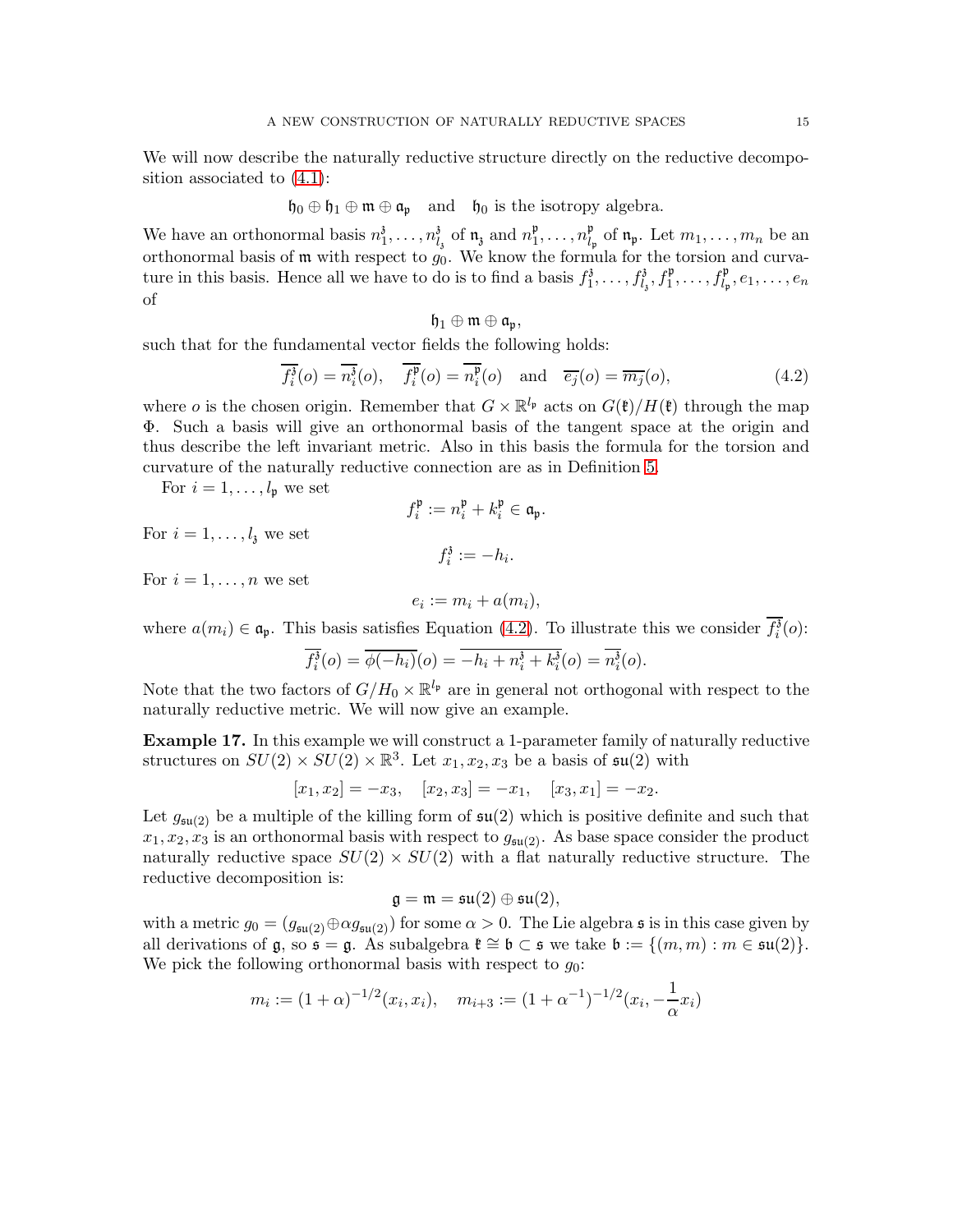for  $i = 1, 2, 3$ . The curvature is zero and the torsion is given by

$$
T_0 = \frac{1}{\sqrt{1+\alpha}}(m_{123} + m_{156} + m_{264} + m_{345}) - cm_{456},
$$

where  $c = (1 - \alpha)\sqrt{1 + \alpha^{-1}}/(1 + \alpha)$ . Now  $m_1, m_2, m_3$  is a basis of b. The ad(b)-invariant metrics on b are all of the form  $B = \frac{1}{\lambda^2} g_0|_{\mathfrak{b} \times \mathfrak{b}}$  with  $\lambda \in \mathbb{R} \setminus \{0\}$ . An orthonormal basis of b with respect to B is given by  $b_i := \lambda m_i$  for  $i = 1, 2, 3$ . We have that

$$
\varphi(k_1) = \text{ad}(b_1) = \frac{-\lambda}{\sqrt{1+\alpha}} (m_{23} + m_{56}),
$$
  

$$
\varphi(k_2) = \text{ad}(b_2) = \frac{-\lambda}{\sqrt{1+\alpha}} (m_{31} + m_{64}),
$$
  

$$
\varphi(k_3) = \text{ad}(b_3) = \frac{-\lambda}{\sqrt{1+\alpha}} (m_{12} + m_{45}).
$$

The Lie algebra  $\mathfrak{g}(\mathfrak{k}) = \mathfrak{k} \oplus \mathfrak{n} \oplus \mathfrak{m}$  is by Lemma [13](#page-9-1) isomorphic to  $\mathfrak{g}(\mathfrak{k}) \cong \mathfrak{k} \ltimes (\mathfrak{m} \oplus \mathfrak{a})$ . Lemma [16](#page-12-0) gives a Lie algebra homomorphism  $f : \mathfrak{g} \to \mathfrak{m} \oplus \mathfrak{a}$ . This gives us that  $\mathfrak{g}(\mathfrak{k}) \cong \mathfrak{k} \ltimes (f(\mathfrak{g}) \oplus \mathfrak{a})$ . The discussion above tells us that  $(T, R)$  is always regular and that the connected Lie subgroup of  $f(\mathfrak{g}) \oplus \mathfrak{a}$  acts transitively on our space. Hence the naturally reductive space  $G(\mathfrak{k})/H(\mathfrak{k})$  is isomorphic to the Lie group  $SU(2) \times SU(2) \times \mathbb{R}^3$ , where the Lie algebra of  $\mathbb{R}^3$  is given by

$$
\mathfrak{a} = \text{span}\{f_1 := n_1 + k_1, f_2 := n_2 + k_2, f_3 := n_3 + k_3\} \subset \mathfrak{g}(\mathfrak{k}).
$$

We have

$$
f(m_i) = m_i - \sum_{j=1}^{3} \overline{g}(m_i, b_j)(n_j + k_j) = m_i - \lambda f_i, \quad f(m_{i+3}) = m_{i+3}.
$$

for  $i = 1, 2, 3$ . Let

$$
e_i := m_i + \lambda f_i, \quad e_{i+3} := m_{i+3},
$$

for  $i = 1, 2, 3$ . Then  $e_1, \ldots, e_6, f_1, f_2, f_3$  spans  $\mathfrak{su}(2) \oplus \mathfrak{su}(2) \oplus \mathfrak{a}$  and is an orthonormal basis for the naturally reductive metric. The torsion is given by

$$
T = T_0 + \frac{\lambda}{\sqrt{1 + \alpha}} (f_1 \wedge (e_{23} + e_{56}) + f_2 \wedge (e_{31} + e_{64}) + f_3 \wedge (e_{12} + e_{45}) - 2f_{123})
$$

with

$$
T_0 = \frac{1}{\sqrt{1+\alpha}}(e_{123} + e_{156} + e_{264} + e_{345}) - ce_{456},
$$

where  $c = (1 - \alpha)\sqrt{1 + \alpha^{-1}}/(1 + \alpha)$ . The curvature is given by

$$
R = \frac{\lambda^2}{1+\alpha}((e_{23} + e_{56} + f_{23})^{\odot 2} + (e_{31} + e_{64} + f_{31})^{\odot 2} + (e_{12} + e_{45} + f_{12})^{\odot 2}).
$$

It is important to note that even though the homogeneous space is a product the constructed naturally reductive structures can not be written as products.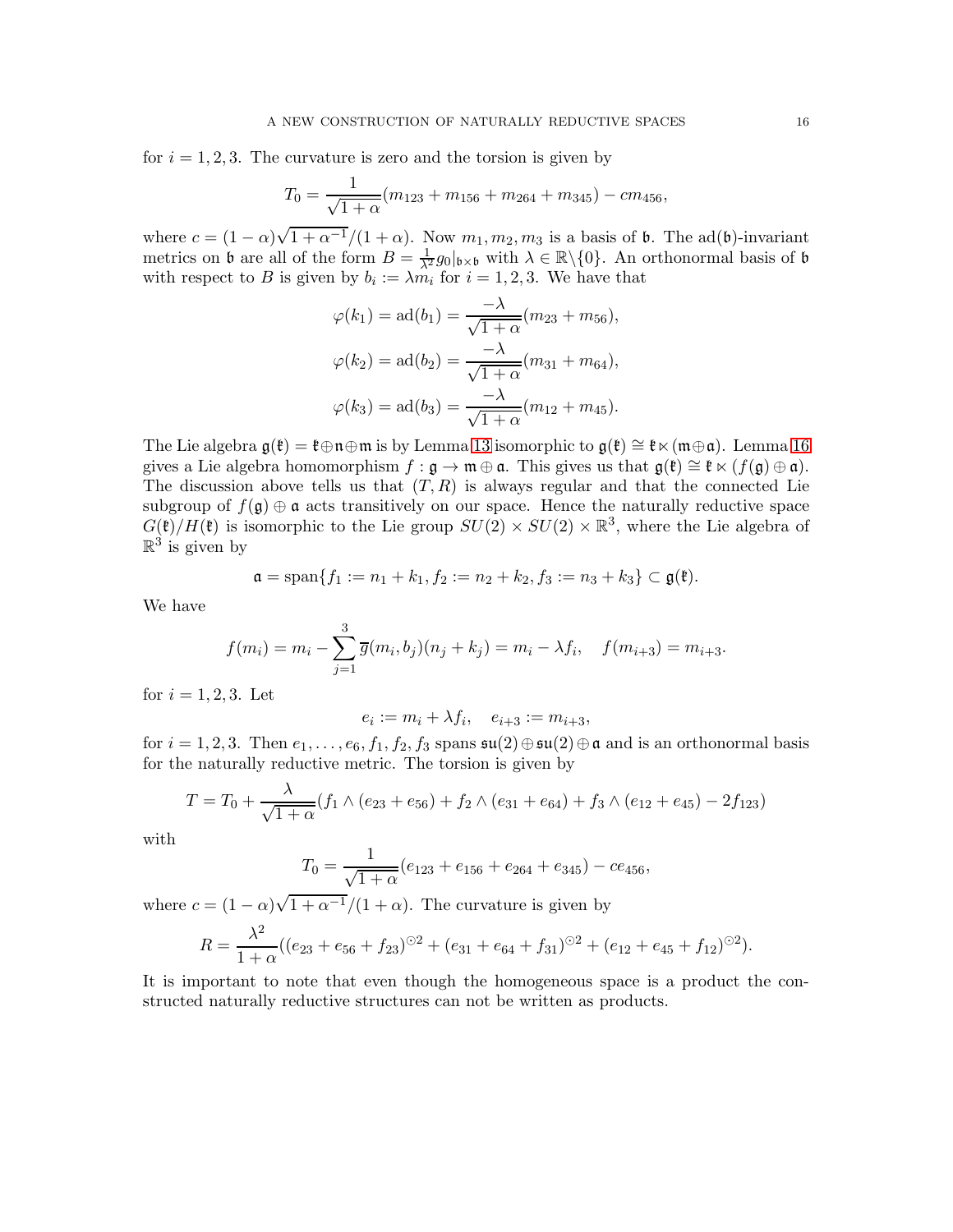# <span id="page-16-1"></span>4.2. Base space  $\mathbb{R}^n$

As base space we take the symmetric Euclidean space  $\mathbb{R}^n$ . The spaces we obtain from our construction are the 2-step nilpotent naturally reductive spaces. These were first described in [\[5](#page-22-6)]. As naturally reductive decomposition of the base space we have

$$
\mathfrak{g}=\mathfrak{h}\oplus\mathfrak{m}=\mathbb{R}^n
$$

,

where  $\mathfrak{h} = \{0\}$  and  $\mathfrak{g} = \mathfrak{m} = \mathbb{R}^n$  is an Abelian Lie algebra, thus  $(T_0, R_0) = (0, 0)$ . The algebra s is given by

$$
\mathfrak{s}=\mathfrak{so}(n).
$$

Let  $\mathfrak{k} \subset \mathfrak{s}$  be a subalgebra. The torsion and curvature are given by

$$
T = \sum_{i=1}^{l} \varphi(k_i) \wedge n_i + 2T_{\mathfrak{n}} \quad \text{and} \quad R = \sum_{i=1}^{l} \psi(k_i) \odot \psi(k_i).
$$

The Lie algebra

$$
\mathfrak{g}(\mathfrak{k})=\mathbb{R}^n(\mathfrak{k})=\mathfrak{k}\oplus\mathfrak{n}\oplus\mathbb{R}^n
$$

has by Lemma [13](#page-9-1) the following ideal

$$
\mathfrak{l}:=\mathfrak{a}\oplus\mathbb{R}^n.
$$

Since  $T_0 = 0$  we have for  $m_1, m_2 \in \mathbb{R}^n$  that  $[m_1, m_2] \in \mathfrak{a}$  and by Lemma [13](#page-9-1)  $\mathfrak{a}$  commutes with  $\mathbb{R}^n$ . Hence I is a 2-step nilpotent Lie algebra. This gives us a naturally reductive structure on the 2-step nilpotent Lie group  $L$ , where  $L$  is the simply connected Lie group of l. In particular the infinitesimal model  $(T, R)$  is always regular in this case. In this case it is much easier to describe an orthonormal basis of the tangent space at the origin. Let  $n_1, \ldots, n_l$  be an orthonormal basis of **n** and  $m_1, \ldots, m_n$  is an orthonormal basis of  $\mathbb{R}^n$ . We have that  $f_i = n_i + k_i \in \mathfrak{a}$  for  $i = 1, ..., l$  and  $m_1, ..., m_n \in \mathbb{R}^n$  form basis of l such that the corresponding fundamental vector fields span an orthonormal basis of the tangent space of the origin. In this basis the formula for the torsion and curvature are just given by the formulas above. To illustrate how this works we give a concrete example.

<span id="page-16-0"></span>**Example 18.** As base space start with  $\mathbb{R}^4$  and let  $\mathfrak{k} = \mathfrak{su}(2) \subset \mathfrak{so}(4)$  be the subalgebra corresponding to the standard representation of  $\mathfrak{su}(2)$  on  $\mathbb{C}^2 \cong \mathbb{R}^4$ . The ad( $\mathfrak{k}$ )-invariant metric B on  $\mathfrak k$  has to be a negative multiple of the Killing form. In a natural basis we get

$$
\varphi(k_1) = \lambda(e_{13} + e_{24}),
$$
  
\n
$$
\varphi(k_2) = \lambda(-e_{12} + e_{34}),
$$
  
\n
$$
\varphi(k_3) = \lambda(-e_{14} + e_{23}),
$$

where  $k_1, k_2, k_3$  is an orthonormal basis with with respect to B. The formula for the torsion is

$$
T = \lambda(e_{13} + e_{24}) \wedge f_1 + \lambda(-e_{12} + e_{34}) \wedge f_2 + \lambda(-e_{14} + e_{23}) \wedge f_3 + 4\lambda f_{123}.
$$

and the curvature is

$$
R = (2\lambda f_{23} + \lambda (e_{13} + e_{24}))^{\odot 2} + (2\lambda f_{31} + \lambda (-e_{12} + e_{34}))^{\odot 2} + (2\lambda f_{12} + \lambda (-e_{14} + e_{23}))^{\odot 2},
$$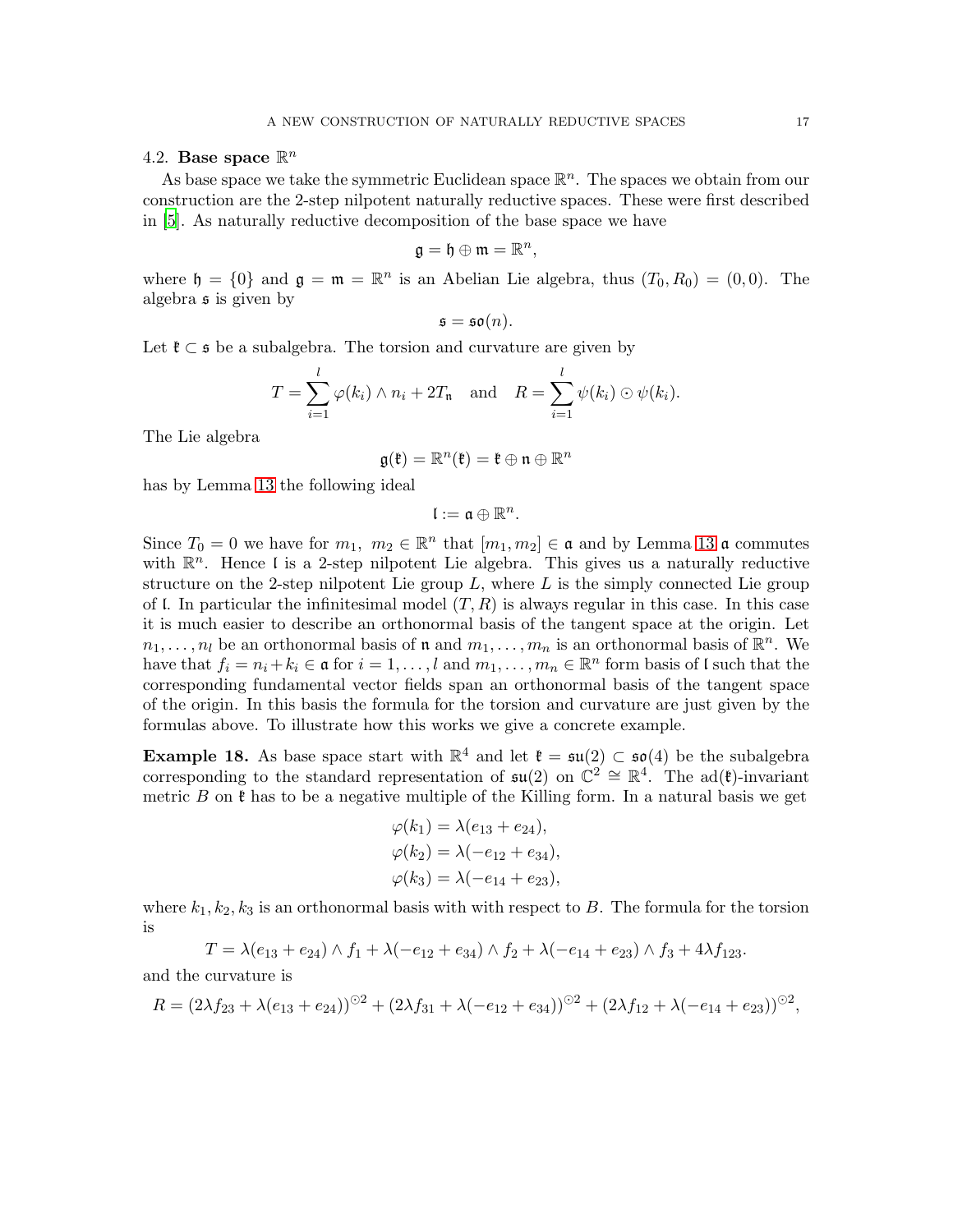The underlying homogeneous space is the 2-step Nilpotent Lie group known as the 7 dimensional quaternionic Heisenberg group. We will denote it by  $QH^7$ .

For a Lie subalgebra  $\mathfrak{k} \subset \mathfrak{so}(n)$  we will denote the 2-step nilpotent Lie algebra l obtained above by  $\pi i f(\mathfrak{k})$  and the corresponding simply connected Lie group by  $Nil(\mathfrak{k})$ .

### 4.3. Base space of mixed type

In this subsection the base space is a product of the base spaces considered in the last two subsections:

 $G/H\times\mathbb{R}^k$ .

Just as before we suppose that  $\mathfrak{g}$  is semisimple and that  $G/H$  is naturally reductive with respect to the canonical connection of the reductive decomposition  $\mathfrak{g} = \mathfrak{h} \oplus \mathfrak{m}$  and that  $\text{im}(R) = \text{ad}(\mathfrak{h})$ . Let  $\overline{g}$  be the  $\text{ad}(\mathfrak{g})$ -invariant metric on  $\mathfrak{g}$  from Subsection [4.1.](#page-11-0) We want to describe the naturally reductive spaces which are constructed from derivations of  $\mathfrak{g}'$  :=  $\mathfrak{g} \oplus_{L,a} \mathbb{R}^k$ , where  $\oplus_{L,a}$  denotes a direct sum of Lie algebras. Any such derivation preserves the direct sum. We have that

$$
\mathfrak{s}(\mathfrak{g}')=\mathfrak{s}(\mathfrak{g})\oplus\mathfrak{so}(k).
$$

Let  $\mathfrak{k} \subset \mathfrak{s}(\mathfrak{g}')$  be a subalgebra with an ad $(\mathfrak{k})$ -invariant metric B. Let  $\varphi_1 : \mathfrak{k} \to \mathfrak{so}(\mathfrak{m})$ and  $\varphi_2 : \mathfrak{k} \to \mathfrak{so}(\mathbb{R}^k)$  be the Lie algebra representations defining  $\mathfrak{k}$ . Let  $\mathfrak{k}_1 := \text{ker}(\varphi_2)$ ,  $\mathfrak{k}_3 := \ker(\varphi_1)$  and let  $\mathfrak{k}_2$  be the orthogonal complement of  $\mathfrak{k}_1 \oplus \mathfrak{k}_3$  in  $\mathfrak{k}$  with respect to B. The projection  $\pi : s(\mathfrak{g}') \to s(\mathfrak{g})$  restricted to  $\mathfrak{k}_1 \oplus \mathfrak{k}_2$  is injective. We use  $\pi$  to identify  $\mathfrak{k}_1 \oplus \mathfrak{k}_2$ with a subalgebra  $\mathfrak{b}_1 \oplus \mathfrak{b}_2$  of  $\mathfrak{s}(\mathfrak{g}) = \mathfrak{z} \oplus \mathfrak{p}$ , where  $\pi(\mathfrak{k}_i) = \mathfrak{b}_i$  for  $i = 1, 2$ . As in Subsection [4.1](#page-11-0) we let  $\mathfrak{b}_{1,\mathfrak{p}} := \mathfrak{b}_1 \cap \mathfrak{p}$  and  $\mathfrak{b}_{1,\mathfrak{z}} := \mathfrak{b}_{1,\mathfrak{p}}^{\perp}$ , where the orthogonal complement is taken in  $\mathfrak{b}_1$ with respect to B. In total we now have the following decomposition into ideals

$$
\mathfrak{k}=\mathfrak{k}_{1,\mathfrak{z}}\oplus\mathfrak{k}_{1,\mathfrak{p}}\oplus\mathfrak{k}_2\oplus\mathfrak{k}_3,
$$

with  $\mathfrak{k}_1 = \mathfrak{k}_{1,\mathfrak{z}} \oplus \mathfrak{k}_{1,\mathfrak{p}}$ . We let the following be orthonormal bases with respect to B:

$$
\text{Span}\{b_1^{1,3},\ldots,b_{l_{1,3}}^{1,3}\}=\mathfrak{b}_{1,3},\quad \text{Span}\{b_1^{1,\mathfrak{p}},\ldots,b_{l_{1,\mathfrak{p}}}^{1,\mathfrak{p}}\}=\mathfrak{b}_{1,\mathfrak{p}},\quad \text{Span}\{b_1^{2},\ldots,b_{l_2}^{2}\}=\mathfrak{b}_2.
$$

As before let

$$
a_1 : \mathfrak{g} \to \mathfrak{g}'(\mathfrak{k}); \quad a(x) := \sum_{i=1}^{l_1} \overline{g}(x, b_i^1)(n_i^1 + k_i^1),
$$

$$
a_2 : \mathfrak{g} \to \mathfrak{g}'(\mathfrak{k}); \quad a(x) := \sum_{i=1}^{l_2} \overline{g}(x, b_i^2)(n_i^2 + k_i^2),
$$

where  $b_1^j$  $i_1^j, \ldots, b_{l_j}^j$  is an orthonormal basis of  $\mathfrak{b}_j$  with respect to B and  $n_i^j$  $i, k_i^j$ , are the corresponding bases of  $\mathfrak{n}^j$  and  $\mathfrak{k}^j$ , respectively. Lastly define

$$
a:=a_1+a_2:\mathfrak{g}\to\mathfrak{g}'(\mathfrak{k}).
$$

We get analogous to Lemma [16](#page-12-0) that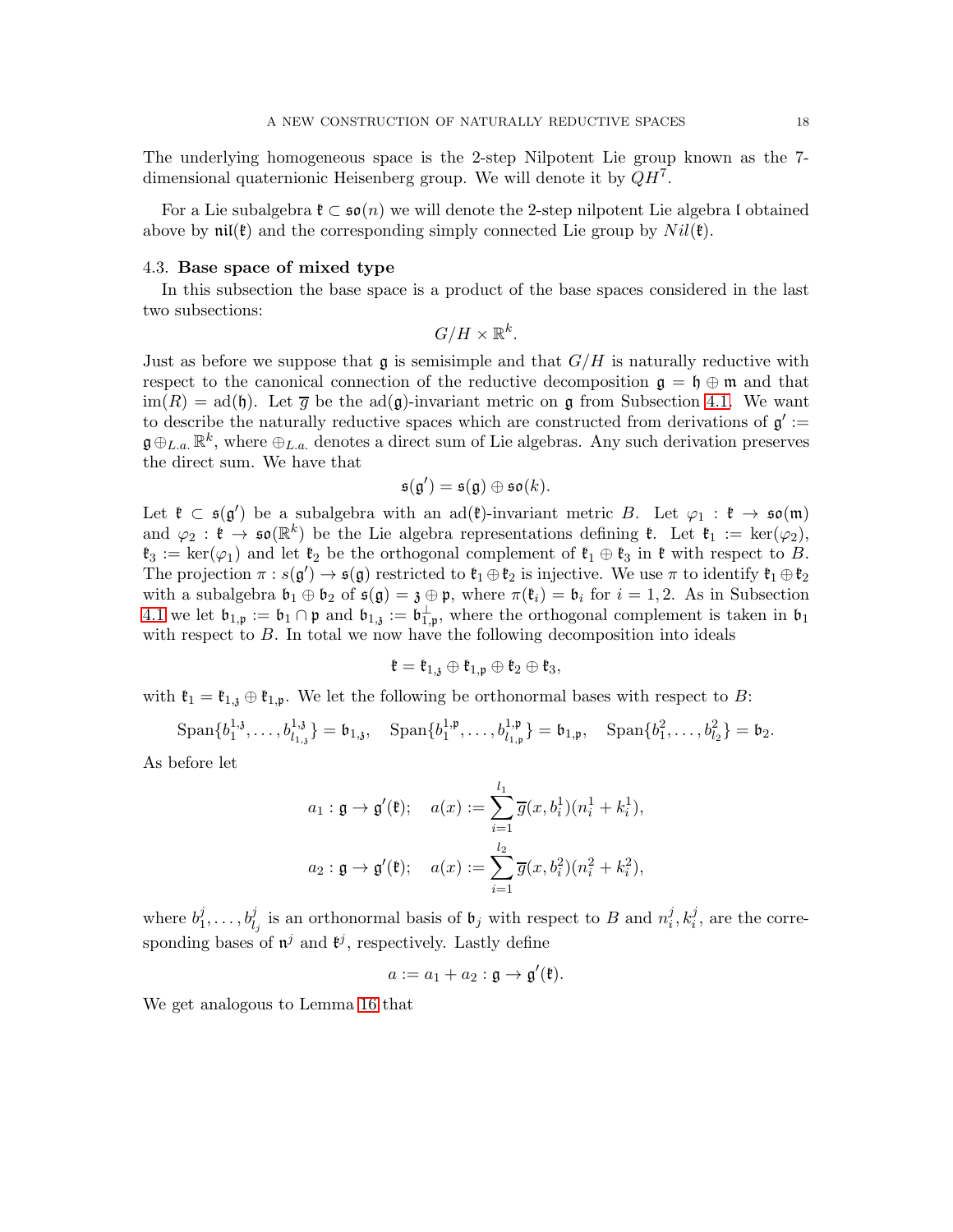**Lemma 19.** The linear map  $f : \mathfrak{g} \to \mathfrak{g}'(\mathfrak{k})$  defined by

$$
f(x) = x - a(x)
$$

is an injective Lie algebra homomorphism.

The direct sum  $\mathfrak{k} = \mathfrak{k}_{1,\mathfrak{z}} \oplus \mathfrak{k}_{1,\mathfrak{p}} \oplus \mathfrak{k}_2 \oplus \mathfrak{k}_3$  gives us also a corresponding direct sum of the diagonal  $\mathfrak{a} = \mathfrak{a}_{1,3} \oplus \mathfrak{a}_{1,\mathfrak{p}} \oplus \mathfrak{a}_2 \oplus \mathfrak{a}_3 \subset \mathfrak{k} \oplus \mathfrak{n}.$ 

<span id="page-18-1"></span>**Lemma 20.** The algebras  $\text{nil}(\mathfrak{k}_2 \oplus \mathfrak{k}_3) = \mathfrak{a}_2 \oplus \mathfrak{a}_3 \oplus \mathbb{R}^k$  and  $\mathfrak{a}_{1,\mathfrak{p}}$  are subalgebras of  $\mathfrak{g}'(\mathfrak{k})$ , they commute with each other and with  $f(\mathfrak{g})$ . Furthermore they both have zero intersection with  $f(\mathfrak{g}),$  *i.e.*:

$$
f(\mathfrak{g}) \oplus_{L.a.} \mathfrak{nil}(\mathfrak{k}_2 \oplus \mathfrak{k}_3) \oplus_{L.a.} \mathfrak{a}_{1,\mathfrak{p}} \subset \mathfrak{g}'(\mathfrak{k}).
$$

Moreover the projection of  $f(\mathfrak{g}) \oplus \mathfrak{nil}(\mathfrak{k}_2 \oplus \mathfrak{k}_3) \oplus \mathfrak{a}_{1,\mathfrak{p}}$  along  $\mathfrak{h} \oplus \mathfrak{k}$  onto  $\mathfrak{n} \oplus \mathfrak{m} \oplus \mathbb{R}^k \subset \mathfrak{g}'(\mathfrak{k})$  is surjective.

*Proof.* Straight forward check. □

If  $H'(\mathfrak{k}) \subset G'(\mathfrak{k})$  is closed then the connected subgroup of  $f(\mathfrak{g}) \oplus_{L,a} \mathfrak{nil}(\mathfrak{k}_2 \oplus \mathfrak{k}_3) \oplus_{L,a} \mathfrak{a}_{1,\mathfrak{p}}$ acts transitively on the homogeneous space  $G'(\mathfrak{k})/H'(\mathfrak{k})$  by the above lemma. As before let

$$
\phi:=f\oplus i: \mathfrak{g}\oplus \mathfrak{nil}(\mathfrak{k}_2\oplus \mathfrak{k}_3)\oplus \mathfrak{a}_{1,\mathfrak{p}}\rightarrow \mathfrak{g}'(\mathfrak{k}),
$$

where  $i : \mathfrak{nil}(\mathfrak{k}_2 \oplus \mathfrak{k}_3) \oplus \mathfrak{a}_{1,\mathfrak{p}} \to \mathfrak{g}'(\mathfrak{k})$  is the inclusion. Let  $G \times Nil(\mathfrak{k}_2 \oplus \mathfrak{k}_3) \times A_{1,\mathfrak{p}}$  be the simply connected Lie group with Lie algebra  $\mathfrak{g} \oplus \mathfrak{nil}(\mathfrak{k}_2 \oplus \mathfrak{k}_3) \oplus \mathfrak{a}_{1,\mathfrak{p}}$ . Let

$$
\Phi: G\times Nil(\mathfrak{k}_2\oplus\mathfrak{k}_3)\times A_{1,\mathfrak{p}}\to G'(\mathfrak{k})
$$

be the Lie group homomorphism with its derivative at the origin given by  $\phi$ . The isotropy algebra of  $G \times Nil(\mathfrak{k}_2 \oplus \mathfrak{k}_3) \times A_{1,\mathfrak{p}}$  is given by

$$
\mathfrak{h}':=\phi^{-1}(\mathfrak{h}\oplus \mathfrak{k})=\{h+a_2(h): h\in \ker(a_1|_{\mathfrak{h}})\}.
$$

Let  $\mathfrak{h}_0 := \ker(a|_{\mathfrak{h}}) \subset \mathfrak{h}'$ . Note that  $\mathfrak{h}_0$  is an ideal in  $\mathfrak{h}$  just as in the previous subsection. Hence  $\mathfrak{h}_0$  is also an ideal in  $\mathfrak{h}'$ . Let  $\mathfrak{h}_2$  be a complementary ideal of  $\mathfrak{h}_0$  in  $\mathfrak{h}'$ . Lastly let  $\mathfrak{h}_1$ be a complementary ideal of ker $(a_1|_h)$  in h, this exists because h is compact and ker $(a_1|_h)$ is an ideal in h by the same argument as for  $\mathfrak{h}_0$ . Then  $a_1|_{\mathfrak{h}_1} : \mathfrak{h}_1 \to \mathfrak{a}_{1,3}$  is a bijection. As before let  $\{h_1, \ldots, h_{l_{1,z}}\}$  be a basis of  $\mathfrak{h}_1$  such that  $\overline{g}(h_i, b_j^{1,3}) = \delta_{ij}$ .

Let  $H_0$  be the connected subgroup of G with Lie subalgebra  $\mathfrak{h}_0$  and let  $H_2$  be the connected subgroup of  $G \times Nil(\mathfrak{k}_2 \oplus \mathfrak{k}_3)$  with Lie subalgebra  $\mathfrak{h}_2$ . Since the projection of  $\mathfrak{h}_2$ to  $\mathfrak{a}_2$  is injective and  $Nil(\mathfrak{k}_2 \oplus \mathfrak{k}_3)$  is simply connected the subgroup  $H_2 \subset G \times Nil(\mathfrak{k}_2 \oplus \mathfrak{k}_3)$ is always a closed subgroup and is isomorphic to  $\mathbb{R}^q$ , with  $q = \dim(\mathfrak{h}_2)$ .

We get that

<span id="page-18-0"></span>
$$
G'(\mathfrak{k})/H'(\mathfrak{k}) \cong (G \times Nil(\mathfrak{k}_2 \oplus \mathfrak{k}_3) \times A_{1,\mathfrak{p}})/(H_0 \times H_2). \tag{4.3}
$$

The new infinitesimal model is regular precisely when  $H_0$  is closed in  $G$ . Now we describe the naturally reductive structure on the following reductive decomposition associated to [\(4.3\)](#page-18-0):

$$
\mathfrak{h}_0\oplus\mathfrak{h}_2\oplus\mathfrak{h}_1\oplus\mathfrak{m}\oplus\mathfrak{a}_2\oplus\mathfrak{a}_3\oplus\mathbb{R}^k\oplus\mathfrak{a}_{1,\mathfrak{p}}\subset\mathfrak{g}'(\mathfrak{k}),
$$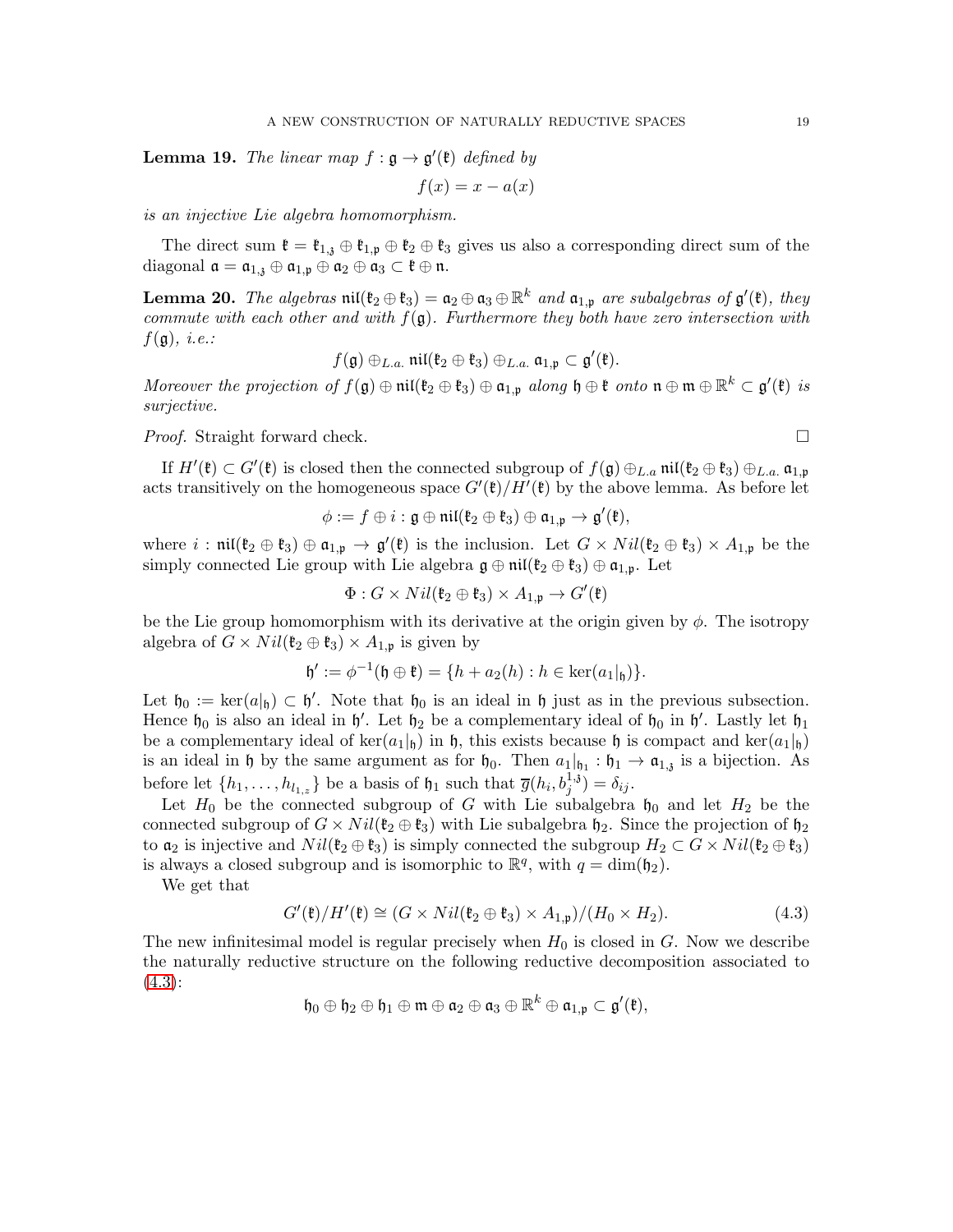where  $\mathfrak{h}_0 \oplus \mathfrak{h}_2$  is the isotropy algebra. We have an orthonormal basis  $n_1^{1,3}$  $1,3, \ldots, n^{1,z}_{l_{1,j}}$  $\frac{1,z}{l_{1,z}}$  of  $\mathfrak{n}_{1,z}$ , and  $n_1^{1,\mathfrak{p}}$  $1,\mathfrak{p},\ldots,n_{l_{1,\mathfrak{n}}}^{1,\mathfrak{p}}$  $n_1^1, p$  of  $\mathfrak{n}_{1,p}$ , and  $n_1^2, \ldots, n_{l_2}^2$  of  $\mathfrak{n}_2$ , and  $n_1^3, \ldots, n_{l_3}^3$  of  $\mathfrak{n}_3$ . Let  $m_1, \ldots, m_n$  be an orthonormal basis of  $\mathfrak{m}$  and let  $m_{n+1}, \ldots, m_{n+k}$  be an orthonormal basis of  $\mathbb{R}^k$ . We know the formula for the torsion and curvature in this basis. Hence all we have to do is to find a basis

$$
f_1^{1,3}, \ldots, f_{l_{1,3}}^{1,3}, f_1^{1,p}, \ldots, f_{l_{1,p}}^{1,p}, f_1^2, \ldots, f_{l_2}^2, f_1^3, \ldots, f_{l_3}^3, e_1, \ldots, e_{n+k}
$$

of

 $\mathfrak{h}_1\oplus\mathfrak{m}\oplus\mathfrak{a}_2\oplus\mathfrak{a}_3\oplus\mathbb{R}^k\oplus\mathfrak{a}_{1,\mathfrak{p}},$ 

such that for the fundamental vector fields the following holds:

$$
\overline{f_j^{1,3}}(o) = \overline{n_j^{1,3}}(o), \quad \overline{f_j^{1,3}}(o) = \overline{n_j^{1,3}}(o), \quad \overline{f_j^{2}}(o) = \overline{n_j^{2}}(o), \quad \overline{f_j^{3}}(o) = \overline{n_j^{3}}(o), \quad \overline{e_j}(o) = \overline{m_j}(o), \tag{4.4}
$$

where  $\sigma$  is the chosen origin. Such a basis will give an orthonormal basis of the tangent space at the origin and thus describe the left invariant metric. Also in this basis the formula for the torsion and curvature of the naturally reductive connection are just [\(3.2\)](#page-4-2) and [\(3.3\)](#page-5-2), respectively. For  $i = 1, \ldots, l_{1,3}$  we set

<span id="page-19-0"></span>
$$
f_i^{1,3} := -h_i - a_2(h_i).
$$

 $f_i^2 := n_i^2 + k_i^2 \in \mathfrak{a}_2.$ 

 $f_i^3 := n_i^3 + k_i^3 \in \mathfrak{a}_3.$ 

For  $i = 1, \ldots, l_2$  we set

For  $i = 1, \ldots, l_3$  we set

For  $i = 1, \ldots, l_{1,p}$  we set

$$
f_i^{1,\mathfrak{p}}:=n_i^{1,\mathfrak{p}}+k_i^{1,\mathfrak{p}}\in \mathfrak{a}_{1,\mathfrak{p}}.
$$

For  $i = 1, \ldots, n$  we set

$$
e_i := m_i + a(m_i).
$$

For  $i = n + 1, \ldots, n + k$  we set

$$
e_i := m_i \in \mathbb{R}^k.
$$

Just as in the case in Subsection [4.1](#page-11-0) this basis satisfies [\(4.4\)](#page-19-0). Again as illustration let us consider the  $f_i^{1,3}$  $\binom{1}{i}$   $\binom{0}{i}$ :

$$
\overline{f_i^{1,3}}(o) = \overline{\phi(-h_i - a_2(h_i))}(o) = \overline{-h_i + a_1(h_i)}(o) = \overline{n_i^{1,3}}(o).
$$

A simple example of one of these spaces appears in [\[8\]](#page-22-4). Here they describe the spaces  $(SU(2) \times H^3)/\mathbb{R}$ , where  $H^3$  is a simply connected 3-dimensional Heisenberg group. In the following example we show how we can obtain these spaces from our construction.

**Example 21.** As base space we take  $SU(2)/SO(2) \times \mathbb{R}^2$ . The first factor is the symmetric space  $S^2$ . The infinitesimal model is up to a rescaling given by  $(0, R = -e_{12} \odot e_{12})$ . This gives a reductive decomposition of  $\mathfrak{su}(2) = \mathfrak{h} \oplus \mathfrak{m}$ , with  $\mathfrak{h} = \text{span}\{h = e_{12}\}\$  and  $\mathfrak{m} = \text{span}\{e_1, e_2\}.$  The Lie algebra  $\mathfrak{s}$  is given by  $\mathfrak{s} = \text{span}\{h\} \oplus \mathfrak{so}(2) \cong \mathfrak{so}(2) \oplus \mathfrak{so}(2).$  We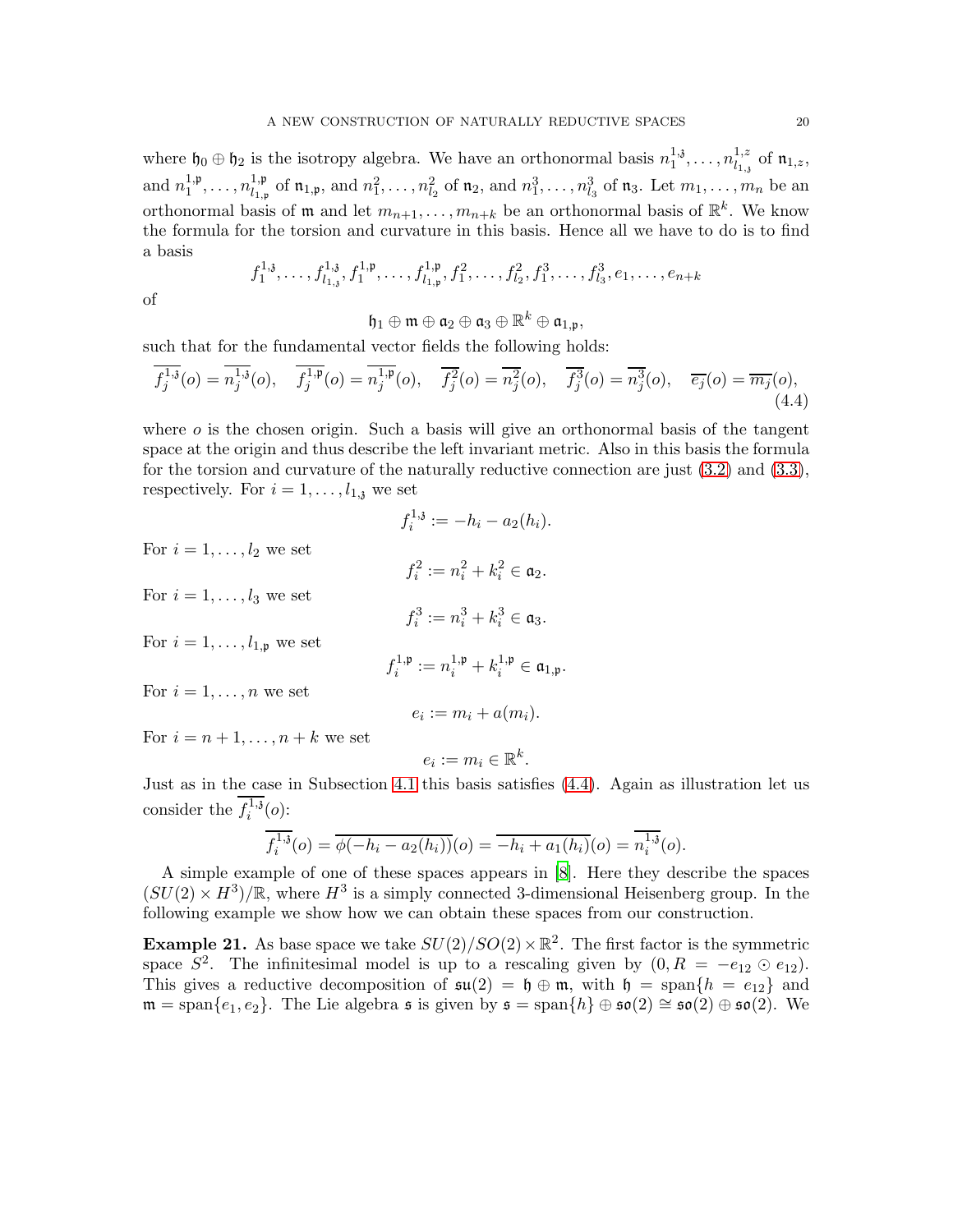pick an element  $k = (\lambda h, \mu h) \in \mathfrak{s}$ , with  $\lambda \neq 0, \mu \neq 0$ . Let  $\mathfrak{k}$  be the 1-dimensional Lie algebra spanned by  $k$  and with a metric such that  $k$  has norm 1. We have that

$$
\varphi(k) = \lambda e_{12} + \mu e_{34}.
$$

In this case  $\mathfrak{k} = \mathfrak{k}_2$ . By Lemma [20](#page-18-1) the Lie subgroup  $SU(2) \times H^3$  of  $G'(\mathfrak{k})$  acts transitively by isometries, where  $H^3$  is the simply connected 3-dimensional Heisenberg group. Let  $\mathfrak{h}^3$ be the Lie algebra of  $H^3$  and let  $e_3, e_4, f_1$  be a basis with as only non-vanishing Lie bracket

$$
[e_3,e_4]=-\mu f_1.
$$

The isotropy algebra is given by

$$
\mathfrak{h}_2 = \mathrm{Span}\{h + \lambda f_1\}.
$$

As reductive complement of  $\mathfrak{h}_2$  in  $\mathfrak{su}(2) \oplus \mathfrak{h}^3$  we have  $\mathfrak{n} \oplus \mathfrak{m} = \text{span}\{f_1, e_1, e_2, e_3, e_4\}.$ From the description above  $\{f_1, e_1, e_2, e_3, e_4\}$  is an orthonormal basis and the torsion and curvature in this basis are given by

$$
T = f_1 \wedge (\lambda e_{12} + \mu e_{34}),
$$
 and  $R = -e_{12} \odot e_{12} + (\lambda e_{12} + \mu e_{34}) \odot (\lambda e_{12} + \mu e_{34}).$ 

The isotropy group is the connected Lie subgroup with Lie subalgebra  $\mathfrak{h}_2$ . It is isomorphic to R and it is closed for all  $\lambda, \mu \in \mathbb{R}$ . So we have a two-parameter family of naturally reductive structures on

$$
(SU(2) \times H^3)/\mathbb{R}.
$$

We give an example which is a bit more interesting and illustrates better how the newly constructed spaces can look like.

<span id="page-20-0"></span>Example 22. As base space we take the product of a particular Aloff-Wallach space  $SU(3)/S^1$  with  $\mathbb{R}^4$ . The isotropy algebra of  $SU(3)/S^1$  is spanned by  $\mathfrak{h} := \text{Lie}(S^1) =$ span  $\sqrt{ }$  $\left\vert \right\vert$  $\mathcal{L}$  $h :=$  $\sqrt{ }$  $\mathcal{L}$ i 0 0  $0 \quad i \quad 0$  $\begin{array}{cc} 0 & 0 & -2i \end{array}$  $\setminus$  $\overline{1}$  $\mathcal{L}$  $\mathcal{L}$ J . We pick the following orthonormal basis for the orthogonal

complement of h with respect to the Killing form:

$$
m_1 := \begin{pmatrix} 0 & -1 & 0 \\ 1 & 0 & 0 \\ 0 & 0 & 0 \end{pmatrix}, \quad m_2 := \begin{pmatrix} i & 0 & 0 \\ 0 & -i & 0 \\ 0 & 0 & 0 \end{pmatrix}, \quad m_3 := \begin{pmatrix} 0 & i & 0 \\ i & 0 & 0 \\ 0 & 0 & 0 \end{pmatrix},
$$

$$
m_4 := \begin{pmatrix} 0 & 0 & -1 \\ 0 & 0 & 0 \\ 1 & 0 & 0 \end{pmatrix}, \quad m_5 := \begin{pmatrix} 0 & 0 & i \\ 0 & 0 & 0 \\ i & 0 & 0 \end{pmatrix}, \quad m_6 := \begin{pmatrix} 0 & 0 & 0 \\ 0 & 0 & -1 \\ 0 & 1 & 0 \end{pmatrix}, \quad m_7 := \begin{pmatrix} 0 & 0 & 0 \\ 0 & 0 & i \\ 0 & i & 0 \end{pmatrix}.
$$

The torsion is given by

$$
T_0 = -2m_{123} - m_1 \wedge (m_{46} + m_{57}) + m_2 \wedge (m_{45} - m_{67}) + m_3 \wedge (m_{47} - m_{56}).
$$

The curvature is given by

$$
R_0 = -\mathrm{ad}(h)^{\odot 2} = -(-3m_{45} - 3m_{67})^{\odot 2}.
$$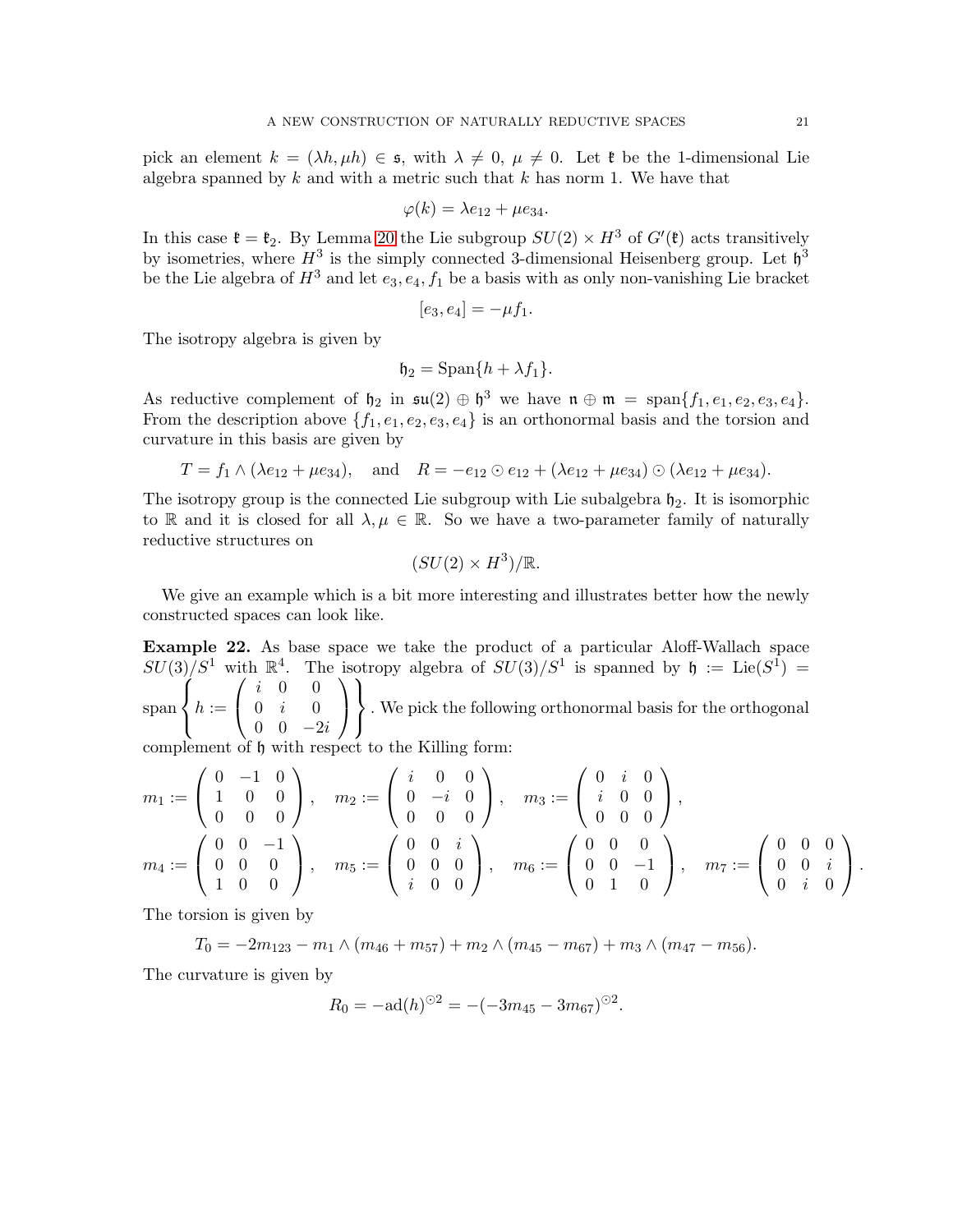The  $S^1$ -invariant vectors are spanned by  $m_1, m_2$  and  $m_3$ . Lastly let  $m_8, m_9, m_{10}, m_{11}$  be an orthonormal basis of  $\mathbb{R}^4$ . The Lie algebra  $\mathfrak s$  is given by

$$
\mathrm{span}\{h,m_1,m_2,m_3\}\oplus\mathfrak{so}(4)\cong\mathfrak{u}(2)\oplus\mathfrak{so}(4).
$$

We define the subalgebra  $\mathfrak{k} \subset \mathfrak{s}$  by

$$
\varphi(k_1) := \lambda(\text{ad}(m_1) + m_{8,10} + m_{9,11}),
$$
  
\n
$$
\varphi(k_2) := \lambda(\text{ad}(m_2) - m_{8,9} + m_{10,11}),
$$
  
\n
$$
\varphi(k_3) := \lambda(\text{ad}(m_3) - m_{8,11} + m_{9,10}),
$$
  
\n
$$
\varphi(k_4) := \mu_1 \text{ad}(h) + \mu_2(m_{8,9} + m_{10,11}),
$$

where  $k_1, k_2, k_3, k_4$  is an orthonormal basis of  $\ell$ . We consider the case that  $\mu_2 = 0$ . Then  $\mathfrak{k}_1 = \mathfrak{k}_{1,\mathfrak{z}} = \text{Span}\{k_4\}$  and  $\mathfrak{k}_2 = \text{Span}\{k_1, k_2, k_3\}$ . From the discussion above we know that the new infinitesimal model  $(T, R)$  constructed from  $\mathfrak k$  is always regular. The connected subgroup of  $G'(\mathfrak{k})$  with Lie subalgebra  $f(\mathfrak{g}) \oplus \mathfrak{nil}(\mathfrak{k}_2)$  acts transitively on  $G'(\mathfrak{k})/H'(\mathfrak{k})$  and the isotropy algebra is trivial. The simply connected Lie group with Lie algebra  $\mathfrak{g} \oplus \mathfrak{nil}(\mathfrak{k}_2)$ is  $SU(3) \times QH^7$ . We describe the naturally reductive structure directly on  $SU(3) \times QH^7$ . As basis for the Lie algebra of  $QH<sup>7</sup>$  we take

$$
m_8, m_9, m_{10}, m_{11}, f_1, f_2, f_3,
$$

where  $m_i$  corresponds to  $e_{i-7}$  from Example [18.](#page-16-0) An orthonormal basis at the origin is given by

$$
\{f_1, f_2, f_3, f_4 = -\frac{1}{3\mu_1}h, e_1 := m_1 + \lambda f_1, e_2 := m_2 + \lambda f_2, e_3 := m_3 + \lambda f_3, e_j = m_j\}
$$

for  $i = 4, \ldots, 11$ . The torsion in this basis is given by

$$
T = -2e_{123} - e_1 \wedge (e_{57} + e_{46}) + e_2 \wedge (e_{45} - e_{67}) + e_3 \wedge (e_{47} - e_{56})
$$
  
+  $\lambda f_1 \wedge (2e_{23} + e_{57} + e_{46} + e_{8,10} + e_{8,11}) + \lambda f_2 \wedge (2e_{31} - e_{45} + e_{67} + e_{89} - e_{10,11})$   
+  $\lambda f_3 \wedge (2e_{12} - e_{47} + e_{56} + e_{8,11} + e_{10,11}) - 3\mu_1 f_4 \wedge (e_{45} + e_{67}) + 4\lambda f_{123}.$ 

The curvature is given by

$$
R = \lambda^2 (2e_{23} + e_{57} + e_{46} + e_{8,10} + e_{8,11} + 2f_{23})^{\odot 2} + \lambda^2 (2e_{31} - e_{45} + e_{67} + e_{89} - e_{10,11} + 2f_{31})^{\odot 2} + \lambda^2 (2e_{12} - e_{47} + e_{56} + e_{8,11} + e_{10,11} + 2f_{12})^{\odot 2} + (3\mu_1)^2 (e_{34} + e_{67})^{\odot 2}.
$$

The base space of this example illustrates nicely that there are multiple different choices for the Lie algebra  $\mathfrak{k}$ . We decided for simplicity to pick  $\mu_2 = 0$ . When  $\mu_2 \neq 0$  we simply obtain a new naturally reductive space. An other option is to pick  $\mu_1 = 0$  and  $\mu_2 = \mu$ and then  $\varphi(k_5) = \mu(m_{8,10} - m_{9,11})$  and  $\varphi(k_6) = \mu(m_{8,11} + m_{9,10})$ . In this case  $\mathfrak{k} = \mathfrak{k}_2 \oplus \mathfrak{k}_3$ , with  $\mathfrak{k}_2 = \text{Span}\{k_1, k_2, k_3\} \cong \mathfrak{su}(2)$ ,  $\mathfrak{k}_3 = \text{Span}\{k_4, k_5, k_6\} \cong \mathfrak{su}(2)$ . We readily see from or previous discussion that the space is isomorphic to

$$
SU(3)/S^1\times Nil(\mathfrak{so}(4)),
$$